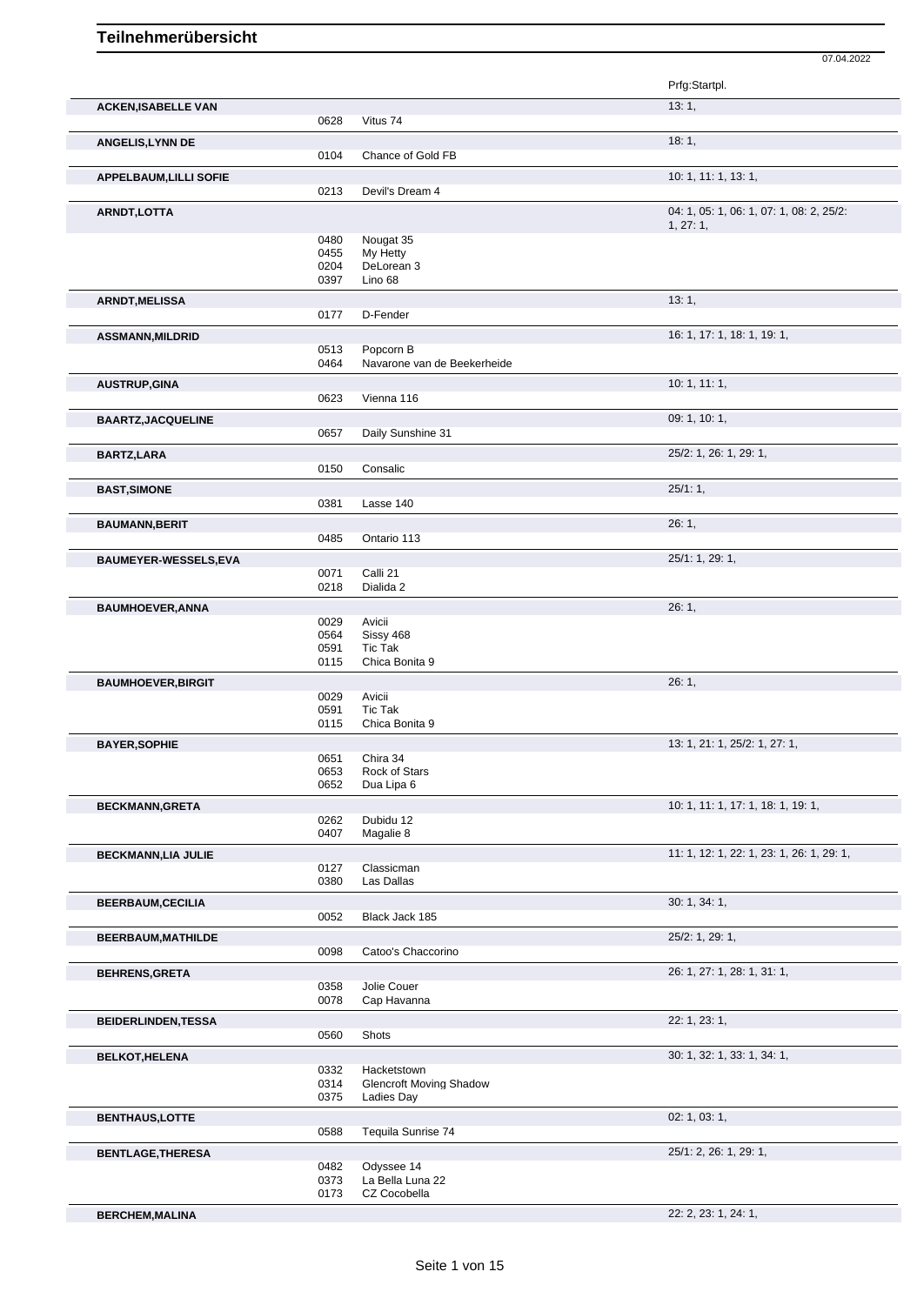|                                 |              |                                  | Prfg:Startpl.                                      |
|---------------------------------|--------------|----------------------------------|----------------------------------------------------|
|                                 | 0075         | Candy Girl 83                    |                                                    |
|                                 | 0309         | <b>GGN Asschicco T</b>           |                                                    |
| BERENDSON, ANNA-SOPHIE          |              |                                  | 13:1,                                              |
|                                 | 0322         | Goldmarie B                      |                                                    |
| <b>BERGMANN, RONJA</b>          |              |                                  | 22: 1, 23: 1,                                      |
|                                 | 0514         | Pretty little dandelion FB       |                                                    |
| <b>BERNDT, MIA</b>              |              |                                  | 26: 1, 27: 1, 28: 1, 30: 1,                        |
|                                 | 0409         | Magic Moritz B                   |                                                    |
| <b>BLANDFORT, HANNAH</b>        |              |                                  | 27: 2, 28: 2, 30: 3, 32: 2,                        |
|                                 | 0625         | Vincenz 11                       |                                                    |
|                                 | 0046         | Bente 11                         |                                                    |
|                                 | 0372         | L'Ementa vd Moorskeshoeve        |                                                    |
|                                 | 0429         | Mateo di Belle                   |                                                    |
| <b>BOCKHORN, FRANZISKA</b>      |              |                                  | 28: 1, 32: 1,                                      |
|                                 | 0467         | Neo L                            |                                                    |
| <b>BOECKMANN, ANNA</b>          |              |                                  | 01/1: 1, 02: 1, 03: 1,                             |
|                                 |              |                                  |                                                    |
| <b>BOEKING, LYNN</b>            |              |                                  | 25/2: 1, 27: 1,                                    |
|                                 | 0637         | Wilmsberg                        |                                                    |
| <b>BOETTCHER, LENI-SOPHIE</b>   |              |                                  | 12:1,                                              |
|                                 | 0655         | Glücksengelchen                  |                                                    |
| <b>BOLTE, MIA PAULINE</b>       |              |                                  | 02: 1, 03: 1, 05: 1, 08: 1,                        |
|                                 | 0203         | Delightful Dancing Daisy         |                                                    |
| <b>BORGHARDT, SVENJA</b>        |              |                                  | 26:1,                                              |
|                                 | 0305         | Georgiana H.S.                   |                                                    |
| <b>BRAUNMUEHL, VIKTORIA VON</b> |              |                                  | 12:1,                                              |
|                                 | 0650         | Dating Point AT                  |                                                    |
| <b>BREITER, LENA KATHARINA</b>  |              |                                  | 25/1: 1, 26: 1,                                    |
|                                 | 0234         | Dionysos 25                      |                                                    |
|                                 | 0508         | Pink Paradise 2                  |                                                    |
| <b>BREITER, LEON</b>            |              |                                  | 26: 1, 29: 1,                                      |
|                                 | 0286         | Fine Filou 3                     |                                                    |
| <b>BRINKMEIER, LALE</b>         |              |                                  | 13: 2, 18: 1,                                      |
|                                 | 0208         | Der kleine Lord 19               |                                                    |
|                                 | 0227         | Diamonds Kiss                    |                                                    |
| <b>BROEKER, HANNAH</b>          |              |                                  | 25/1:1,                                            |
|                                 | 0123         | <b>Cilly Pepper</b>              |                                                    |
| <b>BROEKER, SOPHIE</b>          |              |                                  | 02: 1, 04: 1,                                      |
|                                 | 0220         | Diamant 619                      |                                                    |
| <b>BRUCKMANN-VERHUELSDONK.M</b> |              |                                  | 22: 1, 23: 1,                                      |
|                                 | 0529         | Ramba Zamba 26                   |                                                    |
| <b>BRUEGGER, LEA</b>            |              |                                  | 03: 1, 04: 1, 05: 1, 08: 1,                        |
|                                 | 0473         | <b>Next Generation</b>           |                                                    |
|                                 | 0300         | Freixenet 68                     |                                                    |
|                                 | 0416         | Mama's Liebling                  |                                                    |
|                                 | 0318<br>0294 | Golden Girl's Nelly<br>Flecki 92 |                                                    |
|                                 |              |                                  |                                                    |
| BRUENING, JANNIE-LIZARA         | 0254         | Dornik Boy                       | 10: 1, 11: 1, 15: 1,                               |
|                                 | 0584         | Tackmanns FS Nacho               |                                                    |
|                                 | 0453         | Mr. Miagi S                      |                                                    |
|                                 | 0608         | Valderossi                       |                                                    |
| <b>BUESER, MARLEN LUISE</b>     |              |                                  | 01/2:1,                                            |
|                                 | 0647         | Jägermeister                     |                                                    |
| <b>BUNGER, RUTH</b>             |              |                                  | 09: 2, 11: 1, 12: 1,                               |
|                                 | 0633         | Wallstreet E WE                  |                                                    |
|                                 | 0147         | Concept E WE                     |                                                    |
|                                 | 0091<br>0245 | Cascada E<br>Don Chameur         |                                                    |
|                                 |              |                                  |                                                    |
| <b>BUNTE, BIRTE</b>             |              |                                  | 10: 1, 12: 1, 15: 2, 16: 1, 17: 2, 18: 2,<br>19:1, |
|                                 | 0484         | Okay Top Oh Two                  |                                                    |
|                                 | 0201         | Del Sol 4                        |                                                    |
|                                 | 0339         | Heitholms Dempsey 2              |                                                    |
|                                 | 0354         | Jadestern WE                     |                                                    |
| <b>BURBAUM, ANNA</b>            |              |                                  | 03: 1, 06: 1,                                      |
|                                 | 0135         | Coco B 5                         |                                                    |
| <b>CHRISTOU, VALENTINA</b>      |              |                                  | 22: 1, 23: 1,                                      |
|                                 | 0538         | Rock Paul                        |                                                    |
|                                 |              |                                  |                                                    |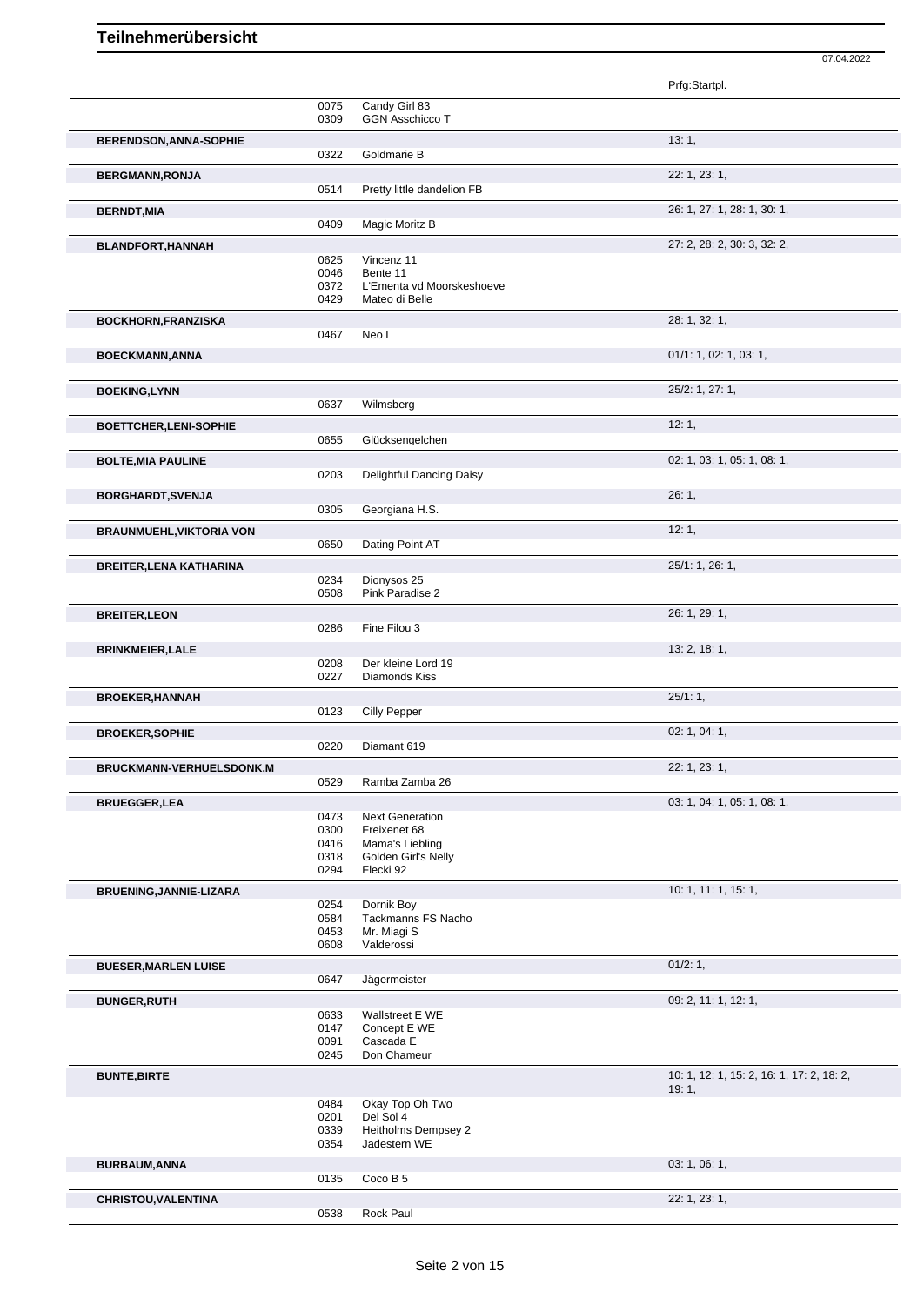|                              |              |                                        | Prfg:Startpl.                                                |
|------------------------------|--------------|----------------------------------------|--------------------------------------------------------------|
| <b>CLAUBERG, HANNA SOFIE</b> |              |                                        | 11: 1, 17: 1, 18: 1, 19: 1,                                  |
|                              | 0306<br>0182 | Georgio 58<br>Dacapo B 4               |                                                              |
|                              |              |                                        |                                                              |
| DAHLKAMP, FELICIA JULIA      |              |                                        | 23: 1, 24: 2, 25/1: 2, 26: 2, 31: 1, 32:<br>1, 33: 1, 34: 1, |
|                              | 0386         | Lege Artis 2                           |                                                              |
|                              | 0492         | Pamina 474                             |                                                              |
|                              | 0450         | Morton D                               |                                                              |
|                              | 0004         | Abano D                                |                                                              |
|                              | 0130<br>0151 | Clementine 68<br>Cookie 124            |                                                              |
|                              | 0030         | Avicii D                               |                                                              |
| <b>DERCKS, ALINA</b>         |              |                                        | 22: 1, 23: 1,                                                |
|                              | 0415         | Malik SG                               |                                                              |
| DETTMER, ANN-KATRIN          |              |                                        | 22: 1, 24: 1,                                                |
|                              | 0446         | Mondzauber D                           |                                                              |
| <b>DEWES, ANTONIA</b>        |              |                                        | 25/1: 2, 27: 1, 28: 2, 29: 1, 31: 2, 32:                     |
|                              |              |                                        | 2, 33: 1,                                                    |
|                              | 0461<br>0287 | Nanuk 77<br>Fine Vicky                 |                                                              |
|                              | 0006         | Ace of Spades 5                        |                                                              |
|                              | 0268         | Easy-Top                               |                                                              |
| <b>DINKELS, NADINE</b>       |              |                                        | 26: 1, 29: 1,                                                |
|                              | 0376         | <b>Lady 2399</b>                       |                                                              |
| DOMBROWA, SARAH              |              |                                        | 09:1,                                                        |
|                              | 0411         | Mailight 2                             |                                                              |
| <b>DRUEING, LENA</b>         |              |                                        | 08: 1, 14: 1,                                                |
|                              | 0178         | D-Max 3                                |                                                              |
|                              | 0404         | Luna-Star 3                            |                                                              |
| ECKARDT, JULIA               |              |                                        | 29:2,                                                        |
|                              | 0313         | Gisele 11                              |                                                              |
|                              | 0356         | Jarona                                 |                                                              |
| EICKHOFF, HELENA             |              |                                        | 09:1,                                                        |
|                              | 0585         | Tanzmariechen 2                        |                                                              |
| <b>EINK, BEN</b>             |              |                                        | 27: 1, 28: 1,                                                |
|                              | 0073         | Calvina 10                             |                                                              |
| <b>ENGELHARDT, SUSANNE</b>   |              |                                        | 26: 1, 29: 1,                                                |
|                              | 0212         | Despino DB                             |                                                              |
| <b>ENTRUP, CAROLIN</b>       |              |                                        | 25/1:1,                                                      |
|                              | 0521         | Queen 161                              |                                                              |
|                              | 0095         | Catch my Heart 4                       |                                                              |
| <b>ERCKEN, ANTONIA</b>       |              |                                        | 22: 1, 23: 1,                                                |
|                              | 0537         | Robby Lee LOH                          |                                                              |
| ERLEMEYER, LISA              |              |                                        | 09: 2, 10: 1,                                                |
|                              | 0256         | Dornröschen AB                         |                                                              |
|                              | 0188<br>0222 | Dans le Coeur B<br>Diamantia B         |                                                              |
|                              |              |                                        |                                                              |
| <b>ESKE, SOPHIE</b>          | 0112         | Cherry Coke DS                         | 26: 1, 29: 1,                                                |
|                              |              |                                        | 30: 1, 32: 1, 33: 1, 34: 1,                                  |
| <b>ESSER, JONNA</b>          | 0060         | <b>BZ William Fox-Pitt</b>             |                                                              |
|                              |              |                                        |                                                              |
| <b>EVERS, ANNI</b>           |              |                                        | 27: 1, 28: 1, 30: 2, 32: 2, 33: 1, 34: 1,                    |
|                              | 0431<br>0193 | Mentos C WE<br>Darwin 143              |                                                              |
|                              |              |                                        |                                                              |
| FALLENBERG, JOOST            | 0344         | High Noon 48                           | 08: 1, 25/2: 1,                                              |
|                              |              |                                        |                                                              |
| <b>FALLENBERG,LENARD</b>     |              |                                        | 07: 1, 25/2: 1, 27: 1, 28: 1,                                |
|                              | 0056<br>0336 | <b>Braaklander Dublin</b><br>Haribo 75 |                                                              |
|                              |              |                                        |                                                              |
| <b>FALLENBERG,LUISA</b>      | 0056         | <b>Braaklander Dublin</b>              | 22: 1, 23: 1, 26: 1, 29: 1,                                  |
|                              | 0101         | Centurio 43                            |                                                              |
|                              | 0154         | Cordula 52                             |                                                              |
|                              | 0336         | Haribo 75                              |                                                              |
| <b>FALLENBERG, MARIE</b>     |              |                                        | 26: 1, 29: 1,                                                |
|                              | 0056         | <b>Braaklander Dublin</b>              |                                                              |
|                              | 0154         | Cordula 52                             |                                                              |
| <b>FALLENBERG, SOENKE</b>    |              |                                        | 22: 1, 23: 1,                                                |
|                              | 0244         | Don Carlij TF                          |                                                              |
|                              |              |                                        |                                                              |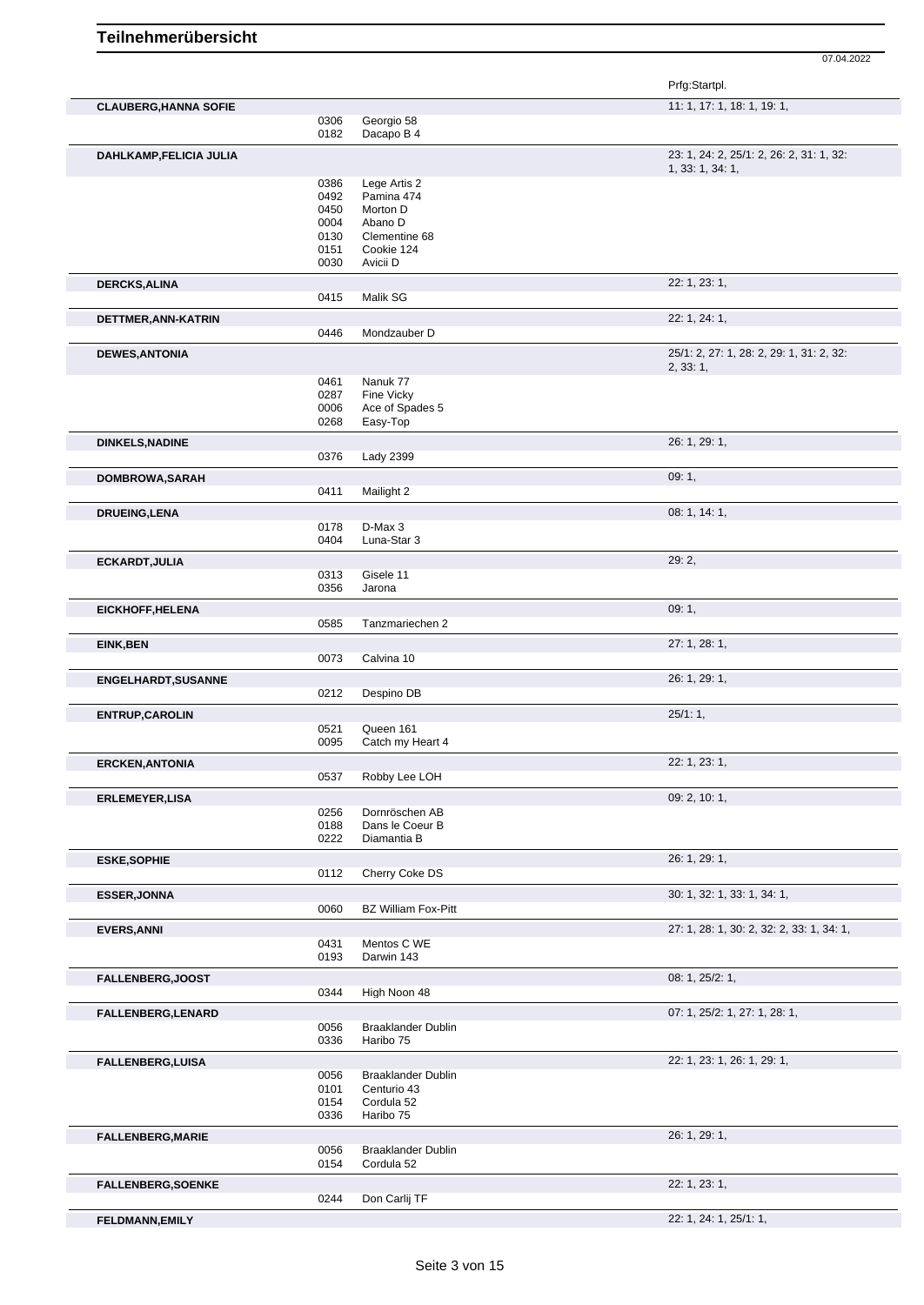|                                    |              |                                  | Prfg:Startpl.                            |
|------------------------------------|--------------|----------------------------------|------------------------------------------|
|                                    | 0605         | <b>Trinity's Matrix</b>          |                                          |
| <b>FESTER, FELICITAS</b>           |              |                                  | 05: 1, 06: 1, 07: 1, 08: 1, 13: 1,       |
|                                    | 0419<br>0502 | Maracay 2<br>Pennylotta          |                                          |
|                                    |              |                                  | 26: 1, 27: 1, 31: 1,                     |
| <b>FIGGE, ALINA SOPHIE</b>         | 0580         | Sunnyboy 136                     |                                          |
|                                    | 0347         | Holsteins Sunny Day              |                                          |
|                                    | 0008<br>0228 | Adele 106<br>Diarada S 2         |                                          |
|                                    | 0019         | Amélie La Fabuleux 3             |                                          |
| <b>FINKE, MYA LENI</b>             |              |                                  | 17: 1, 18: 1,                            |
|                                    | 0124         | Clara Clawitter HS               |                                          |
| <b>FISCHER, AMELIE</b>             |              |                                  | 26:1,                                    |
|                                    | 0171         | Cutie Amy                        |                                          |
| <b>FLECHTNER,CARLA</b>             |              |                                  | $01/2$ : 1, 02: 1,                       |
|                                    | 0028         | Aureli D                         |                                          |
| <b>FLICK, LINA HELENE</b>          |              |                                  | 01/2: 1,                                 |
|                                    | 0285         | <b>Filou 2186</b>                |                                          |
|                                    | 0534         | <b>Riederland Crack</b>          |                                          |
| <b>FRERICHS, IMKO</b>              |              |                                  | 27: 2, 28: 2, 32: 1,                     |
|                                    | 0340<br>0345 | Hennesy LW<br>Hille's Cracker LW |                                          |
| <b>FREUDENBERGER, JOSEFINE MAR</b> |              |                                  | 25/2: 1, 26: 1, 27: 1, 28: 1,            |
|                                    | 0161         | Crawallos                        |                                          |
|                                    | 0574         | Steendieks Jolly Couer           |                                          |
| <b>FRITSCHE,LOUISA</b>             |              |                                  | 26:1,                                    |
|                                    | 0236         | Disantos 3                       |                                          |
| <b>FUECHTLING,LEONIE</b>           |              |                                  | 02: 1, 07: 1,                            |
|                                    | 0495         | <b>Paul 725</b>                  |                                          |
| <b>GEBBE, ANNIKA</b>               |              |                                  | 14:1,                                    |
|                                    | 0440<br>0045 | Missis Barnaby<br>Belvino R      |                                          |
|                                    |              |                                  |                                          |
| <b>GEIPING, GRETA MAGDALENA</b>    | 0067         | Call me Baronesse                | 26: 1, 29: 1,                            |
|                                    | 0040         | Bandit 454                       |                                          |
| <b>GERHARDS, JOHANNA</b>           |              |                                  | 17: 1, 18: 1, 19: 1,                     |
|                                    | 0292         | Flagranti 35                     |                                          |
|                                    | 0414         | Malibou 13                       |                                          |
| GOECKE,LYN                         |              |                                  | 05: 1, 06: 1, 08: 1,                     |
|                                    | 0342         | Heritage 8                       |                                          |
| <b>GOSMANN,LENI-SOPHIE</b>         |              |                                  | 10: 1, 12: 1, 15: 2, 16: 2,              |
|                                    | 0260<br>0632 | Dream for Two<br>Voodoo CR       |                                          |
|                                    | 0618         | Velvet 122                       |                                          |
|                                    | 0223         | Diamantini EA WE                 |                                          |
| GRIPSHOEVER, LUTZ                  |              |                                  | 07: 2, 08: 2, 25/2: 2, 27: 1,            |
|                                    | 0353         | J - Barolo                       |                                          |
|                                    | 0614<br>0185 | Vanilla Sky 36<br>Dakota 468     |                                          |
| <b>GROMANN, RONJA</b>              |              |                                  | 08:1,                                    |
|                                    | 0656         | Marietta SG                      |                                          |
| <b>GRUEMBEL, LINA KRISTIN</b>      |              |                                  | 13:1,                                    |
|                                    | 0195         | Daytona Snow                     |                                          |
| <b>GRUENTJENS, EMMA</b>            |              |                                  | 30: 2, 34: 2,                            |
|                                    | 0399         | Little Gun S                     |                                          |
|                                    | 0355         | Jango 30                         |                                          |
| <b>GRUTSCH,LAURA</b>               |              |                                  | 01/2: 1, 02: 1, 03: 1, 04: 1, 07: 1, 08: |
|                                    |              |                                  | 1,                                       |
|                                    | 0644<br>0645 | Roza<br>Kiellee                  |                                          |
|                                    |              |                                  |                                          |
| <b>GUTT, ALINA CHRISTIN</b>        | 0231         | Die kleine Prinzessin 5          | 22: 1, 23: 1,                            |
|                                    |              |                                  |                                          |
| <b>HAGEDORN,LUNA</b>               | 0454         | Mr. Tabby T                      | 13: 1, 14: 1, 25/2: 2, 27: 2, 28: 2,     |
|                                    | 0241         | Docelli 3                        |                                          |
|                                    | 0443         | Mister Twister 6                 |                                          |
|                                    | 0556         | Seppeline's Jynesco              |                                          |
| <b>HAGEDORN, STELLA</b>            |              |                                  | 15: 1, 16: 1, 18: 1,                     |
|                                    | 0241         | Docelli 3                        |                                          |
| HASSMANN, ANGELINA                 |              |                                  | 17: 1, 18: 1, 19: 1,                     |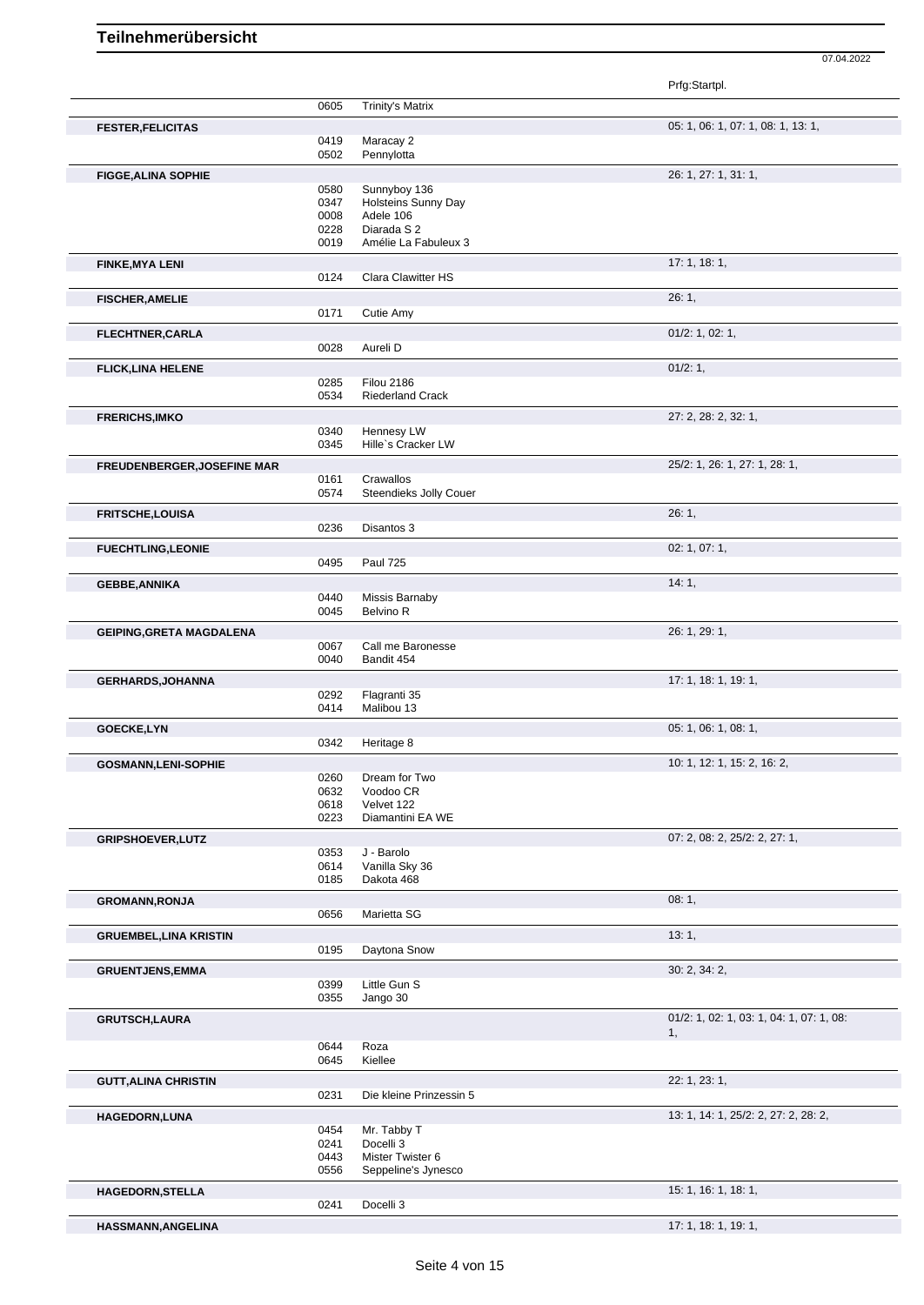|                               |              |                                   | Prfg:Startpl.                                  |
|-------------------------------|--------------|-----------------------------------|------------------------------------------------|
|                               | 0329         | Grimaldi's Boy                    |                                                |
| HAVERKAMP, KATHARINA          |              |                                   | 13: 1, 25/2: 1, 26: 1, 29: 1,                  |
|                               | 0328         | Greta 185                         |                                                |
|                               | 0444         | Mon Ami Golden Knight             |                                                |
| <b>HEIDMEIER, JETTE</b>       |              |                                   | 20: 1, 21: 1,                                  |
|                               | 0284         | Fighting Spirit 4                 |                                                |
| <b>HEIN, JEREMY</b>           |              |                                   | 26: 1, 27: 2, 30: 2, 31: 2, 32: 2, 33: 1,      |
|                               | 0474<br>0611 | Nexus Alagon<br>Valentino 378     |                                                |
|                               |              |                                   |                                                |
| <b>HEINRICH, FRIEDA</b>       | 0507         | Picolino S.W.                     | 25/2: 2, 26: 1, 27: 1, 30: 1, 31: 1,           |
|                               | 0109         | Chateauneuf du pape               |                                                |
| <b>HEITBAUM, KATJA</b>        |              |                                   | 23: 2, 24: 2,                                  |
|                               | 0226         | Diamond's Schoko                  |                                                |
|                               | 0597         | Top Gun's Tiramisu                |                                                |
|                               | 0470         | New Dawn Blossom                  |                                                |
| HENGSTENBERG, CARLA JOHANN    |              |                                   | 25/2: 2, 27: 1, 28: 1,                         |
|                               | 0012<br>0371 | Ally Mc Beal 25<br>Kweb           |                                                |
|                               |              |                                   |                                                |
| <b>HERHOLZ,LENI</b>           | 0660         | Safierra                          | 02: 1, 03: 1, 04: 1, 07: 1, 08: 1,             |
|                               |              |                                   | 02:1,                                          |
| <b>HERMANNS, NOVA-SOPHIE</b>  | 0515         | <b>Prinz 1373</b>                 |                                                |
|                               |              |                                   |                                                |
| <b>HERTZ-EICHENRODE,EMMA</b>  | 0076         | Cantara 77                        | 25/2: 2, 26: 2, 27: 2, 28: 2, 30: 1,           |
|                               | 0619         | Veni Vidi Vici 24                 |                                                |
|                               | 0606         | Ushi van de Westeres              |                                                |
|                               | 0348         | Holstud's Olijfje                 |                                                |
| <b>HERTZ-EICHENRODE,LAURA</b> |              |                                   | 29: 1, 30: 2, 31: 1, 32: 1, 33: 1, 34: 1,      |
|                               | 0076<br>0066 | Cantara 77<br>California 122      |                                                |
|                               | 0619         | Veni Vidi Vici 24                 |                                                |
|                               | 0299         | Forever 158                       |                                                |
|                               | 0606         | Ushi van de Westeres              |                                                |
|                               | 0348         | Holstud's Olijfje                 |                                                |
| <b>HILGER, MARGARITA</b>      |              |                                   | 22: 1, 23: 1, 24: 1, 25/1: 1, 27: 1, 28:       |
|                               | 0250         | Donna Clara 57                    | 1, 30: 2, 31: 2, 32: 2, 33: 2, 34: 2,          |
|                               | 0449         | Morgenstern 66                    |                                                |
|                               | 0483         | Oh Fiona                          |                                                |
|                               | 0263         | Duncan 101                        |                                                |
|                               | 0357         | Jay Playboy                       |                                                |
| <b>HILGER, VIKTORIA</b>       |              |                                   | 25/2: 1, 26: 2, 27: 3, 28: 3, 30: 2, 32:<br>2, |
|                               | 0250         | Donna Clara 57                    |                                                |
|                               | 0449         | Morgenstern 66                    |                                                |
|                               | 0483         | Oh Fiona                          |                                                |
|                               | 0263<br>0357 | Duncan 101<br>Jay Playboy         |                                                |
|                               |              |                                   |                                                |
| <b>HOEFLICH, MERLE</b>        | 0504         | Perfect Match VEC WE              | 03: 1, 06: 1,                                  |
|                               |              |                                   | 17: 1, 18: 1, 21: 1,                           |
| <b>HOEING,FRIEDERIKE</b>      | 0014         | Alposa's Mister Murphy            |                                                |
|                               | 0270         | Einfach Charmant                  |                                                |
| <b>HOEWER, MONA MARIE</b>     |              |                                   | 26:1,                                          |
|                               | 0545         | Royal Flash DH                    |                                                |
|                               | 0613         | Van de Upper Class DH             |                                                |
|                               | 0061<br>0535 | C'est L'amour 3<br>Rio DH         |                                                |
|                               | 0157         | Cornet's Girl 3                   |                                                |
|                               | 0080         | Capricciosa 5                     |                                                |
|                               | 0493         | Pandora DH                        |                                                |
|                               | 0117<br>0116 | Chica Colima DH<br>Chica Celerina |                                                |
|                               | 0363         | Kimbel S                          |                                                |
| <b>HOFFMANN, ELISA</b>        |              |                                   | 13:1,                                          |
|                               | 0033         | Bakahr                            |                                                |
| HOHAGEN, HANNAH               |              |                                   | 07: 1, 15: 1, 25/1: 2,                         |
|                               | 0057         | <b>Brantops VIP</b>               |                                                |
|                               | 0169         | Cushy-Jolie                       |                                                |
| HOLZRICHTER, MARLENE          |              |                                   | 13: 1, 15: 1, 20: 1, 21: 1,                    |
|                               | 0624         | Vincent 178                       |                                                |
|                               | 0042         | Bella Amica                       |                                                |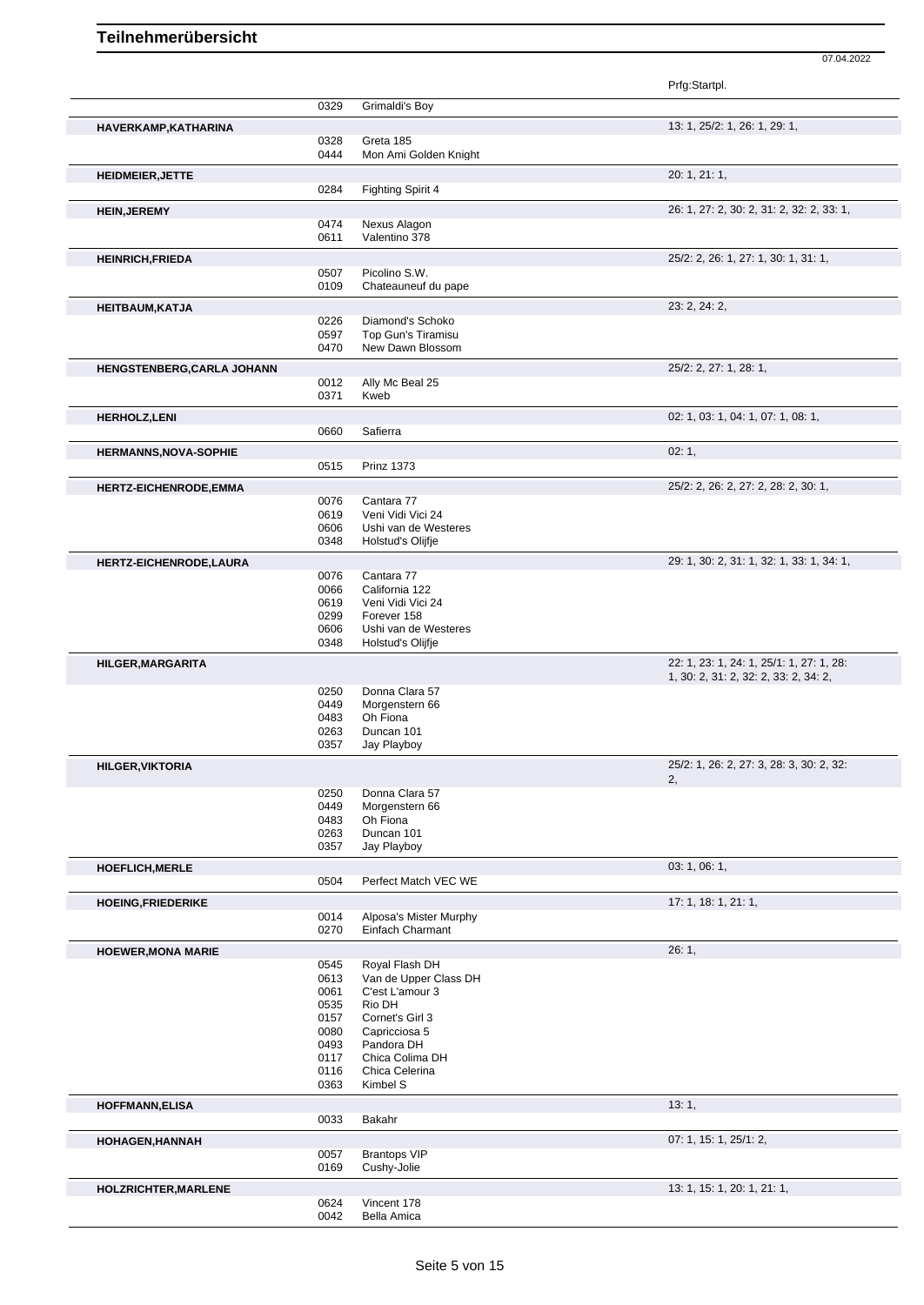|                                     |              |                             | Prfg:Startpl.                      |
|-------------------------------------|--------------|-----------------------------|------------------------------------|
| HUEWE, REBEKKA                      |              |                             | 13: 1, 14: 1, 27: 1,               |
|                                     | 0179         | Da Capo 161                 |                                    |
| <b>HUEWE, THEKLA</b>                |              |                             | 05: 1, 06: 1, 07: 1, 08: 1,        |
|                                     | 0561         | Silvano 119                 |                                    |
| HUTHWELKER, HANNES                  |              |                             | 26: 1, 27: 1, 30: 1, 31: 1, 32: 1, |
|                                     | 0595         | Top Cinderella NRW          |                                    |
| INCANNELLA, LIVANA GISELLA          | 0022         | Amigo DA                    | 17: 1, 18: 1, 19: 1,               |
|                                     | 0107         | Charmeur's Grenoble         |                                    |
| <b>JANDT,LOUISA</b>                 |              |                             | 27: 1, 28: 1,                      |
|                                     | 0253         | Dora Diamant                |                                    |
| <b>JEILER, LENI MARIE</b>           |              |                             | 03: 1, 05: 1, 06: 1,               |
|                                     | 0025         | Arabella D                  |                                    |
|                                     | 0412         | Majesty D                   |                                    |
| <b>JELKMANN,FRITZ</b>               |              |                             | 25/1: 1, 29: 1,                    |
|                                     | 0162         | Crawoom H                   |                                    |
| <b>JENNISSEN, AMELIE</b>            | 0224         | Diamond Royal 5             | 11:1,                              |
|                                     |              |                             |                                    |
| <b>JUECKER, KLARA MARIE</b>         | 0422         | Marla SG                    | 14: 2, 25/1: 1, 26: 2, 30: 1,      |
|                                     | 0418         | Manuka D                    |                                    |
| <b>KAMPMANN, SASKIA</b>             |              |                             | 09:1,                              |
|                                     | 0325         | Gran Sol de Zahara          |                                    |
| KANDZIORA, MARVIN                   |              |                             | 30: 1, 32: 1, 33: 1, 34: 1,        |
|                                     | 0293         | Flame 57                    |                                    |
| <b>KARSHUENING, NELE MARIE</b>      |              |                             | 22: 1, 23: 1, 28: 1, 30: 1, 32: 1, |
|                                     | 0252         | Donnerwetter 86             |                                    |
|                                     | 0333         | Hankimobil WE               |                                    |
| <b>KARTHAEUSER, TONI FLORENTINE</b> |              |                             | 04: 1, 05: 1, 08: 1, 13: 1,        |
|                                     | 0481         | Nouvaliero                  |                                    |
| KATOH, PHILINE                      | 0316         | Golden Doriano B            | 17: 1, 18: 1, 19: 1,               |
|                                     |              |                             |                                    |
| <b>KESTING, PAULINE</b>             | 0388         | Leonardo K 4                | 17: 1, 18: 1, 19: 1,               |
|                                     |              |                             |                                    |
| KINGKAEW,LIA MAYUMI                 | 0239         | Diva del Donna              | 14:1,                              |
|                                     |              |                             | 13: 1, 14: 1,                      |
| KLAAS, CATHARINA                    | 0498         | PAV Vanilla Loona           |                                    |
| <b>KLAPDOR, JOLINA</b>              |              |                             | 23:1,                              |
|                                     | 0224         | Diamond Royal 5             |                                    |
| <b>KLEIN, JULIA</b>                 |              |                             | 25/1: 1, 29: 1,                    |
|                                     | 0351         | Hymbra                      |                                    |
| <b>KLEIN, MIA</b>                   |              |                             | 13: 1, 17: 1, 19: 1, 21: 1,        |
|                                     | 0558         | Sergio Diamand              |                                    |
|                                     | 0211<br>0204 | Desert King 3<br>DeLorean 3 |                                    |
|                                     | 0196         | De Laval K                  |                                    |
| <b>KLEINWECHTER, RONJA</b>          |              |                             | 13: 1, 25/1: 1, 27: 1,             |
|                                     | 0308         | Gerry 158                   |                                    |
|                                     | 0136         | Coco Bella SE               |                                    |
| <b>KMETITSCH, ALESSA</b>            |              |                             | 03: 1, 06: 1,                      |
|                                     | 0282         | Felicity Rose 2             |                                    |
| <b>KNOOP, MARIE</b>                 |              |                             | 26:1,                              |
|                                     | 0401<br>0113 | Lönneberger 3<br>Chevenez   |                                    |
|                                     |              |                             | 13: 1, 14: 1, 25/2: 1, 27: 1,      |
| <b>KNUTH,LINA</b>                   | 0184         | Daiquire de Luxe E          |                                    |
|                                     | 0460         | Nanu-Nana S                 |                                    |
| <b>KONERMANN, LISANN</b>            |              |                             | 01/1:1,                            |
|                                     | 0658         | Felina 144                  |                                    |
| <b>KONERT, MARIE</b>                |              |                             | 07: 1, 08: 1, 13: 1, 14: 1,        |
|                                     | 0575         | Stina Mey                   |                                    |
|                                     | 0181         | Da Vinci 341                |                                    |
| KOWALSKI, JESSICA                   |              | For Fein Cera               | 25/1: 1, 26: 1,                    |
|                                     | 0297<br>0298 | For Starlight               |                                    |
| KOZMINSKI, EMMA                     |              |                             | 10:1, 11:1,                        |
|                                     | 0230         | Die Kämpferin HG            |                                    |

07.04.2022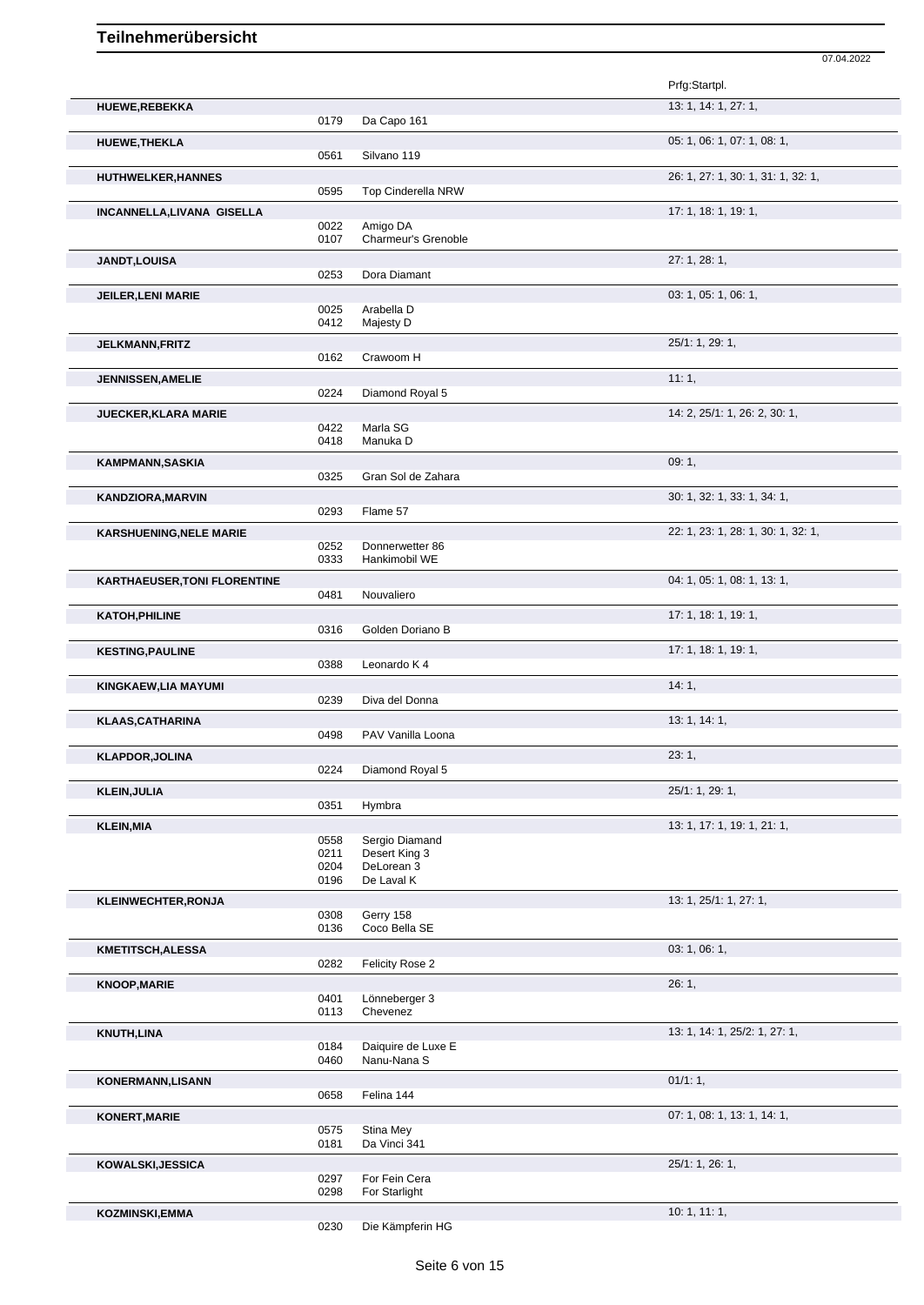|                               |              |                                   | Prfg:Startpl.                            |
|-------------------------------|--------------|-----------------------------------|------------------------------------------|
| <b>KROES,LEA</b>              |              |                                   | 26:1,                                    |
|                               | 0636         | <b>Whynot Forever</b>             |                                          |
|                               | 0035         | Balou B 4                         |                                          |
|                               | 0499         | Pearly Rose                       |                                          |
|                               | 0153<br>0563 | Cooper W<br>Sir Shorty 3          |                                          |
|                               |              |                                   |                                          |
| <b>KRUESSEL, KATHRIN</b>      | 0612         | Valentinos Rubina K               | 22: 2, 23: 2, 24: 1, 32: 1,              |
|                               | 0048         | Big Bamboo ZV WE                  |                                          |
|                               | 0137         | Coco Chanel K 3                   |                                          |
|                               | 0039         | <b>Baloustino K</b>               |                                          |
|                               | 0350         | Hulapalu ZV                       |                                          |
|                               | 0002         | A la Playa                        |                                          |
| KUCIA, LAETIZIA               |              |                                   | 22: 1, 23: 1,                            |
|                               | 0586         | Tattoo 25                         |                                          |
| <b>KUECH, LAURITS FRISO</b>   |              |                                   | 12:1,                                    |
|                               | 0183         | Daily Nice K                      |                                          |
| KUEHNHENRICH, CARLOTTA        |              |                                   | 26:1,                                    |
|                               | 0090         | Caruso 476                        |                                          |
|                               | 0142         | Coldplay S                        |                                          |
| <b>KUEMER, VANESSA</b>        |              |                                   | 29:2,                                    |
|                               | 0024         | Antigone 122                      |                                          |
|                               | 0206         | Dequila Sunrise                   |                                          |
| KUNKEL, EVA                   |              |                                   | 31: 1, 33: 1, 34: 1,                     |
|                               | 0427         | Mas que nada 4                    |                                          |
|                               | 0410<br>0423 | Magic's Boy ST<br>Marry the Night |                                          |
|                               | 0527         | Rainbows Mocha                    |                                          |
|                               | 0199         | Deesje                            |                                          |
|                               | 0396         | Linda 373                         |                                          |
| LAMMER, FYNN                  |              |                                   | 32: 1, 33: 1, 34: 1,                     |
|                               | 0528         | Raising Storm                     |                                          |
| <b>LANDERMANN, LUCY ELISA</b> |              |                                   | 25/1: 1, 27: 1, 31: 1, 32: 1,            |
|                               | 0426         | Mary Poppins 88                   |                                          |
| <b>LANSING, MIKA</b>          |              |                                   | 25/2: 1, 27: 1, 28: 1,                   |
|                               | 0089         | Carlotta 333                      |                                          |
|                               |              |                                   |                                          |
| LEGAT, DIANA                  | 0366         | Koralie 7                         | 09:1,                                    |
|                               |              |                                   | 05: 1, 07: 1, 13: 1,                     |
| <b>LEHMACHER, MARLEN</b>      | 0638         | Windlesham Ruby S                 |                                          |
|                               | 0343         | Hesselteichs One in A Million     |                                          |
| <b>LEHMANN, LIA</b>           |              |                                   | 26:1,                                    |
|                               | 0630         | Viva Pleasure                     |                                          |
|                               |              |                                   | 26:1,                                    |
| LEHN, MADELINE SOPHIE VOM     | 0462         | Naseweiß TB                       |                                          |
|                               | 0005         | Abby Present                      |                                          |
| LENKAJTIS, LINA ELISABETH     |              |                                   | 18:1,                                    |
|                               | 0304         | Fuego van't Molenbosch            |                                          |
| LEUENBERGER, STEPHANIE        |              |                                   | 09:1,                                    |
|                               | 0207         | Der kleine Earl                   |                                          |
| <b>LIMBERG, ELISA</b>         |              |                                   | 22: 2, 23: 1, 24: 1, 27: 2,              |
|                               | 0119         | Chinasa                           |                                          |
|                               | 0037         | <b>Balous Baldini</b>             |                                          |
|                               | 0015         | Amadeo D                          |                                          |
|                               | 0456         | My Lady 184                       |                                          |
|                               | 0237         | <b>Discessus Trust</b>            |                                          |
|                               | 0642<br>0603 | Zeyonig<br>Toppi 5                |                                          |
|                               | 0592         | Tip Top Tatsu                     |                                          |
|                               | 0509         | Pitch Perfect's Paul              |                                          |
| <b>LIMBERG, MALIN</b>         |              |                                   | 25/1: 1, 27: 2, 28: 3, 29: 1, 30: 3, 32: |
|                               |              |                                   | 3, 33: 2, 34: 1,                         |
|                               | 0015         | Amadeo D                          |                                          |
|                               | 0456         | My Lady 184                       |                                          |
|                               | 0237         | <b>Discessus Trust</b>            |                                          |
|                               | 0642<br>0603 | Zeyonig<br>Toppi 5                |                                          |
|                               | 0592         | <b>Tip Top Tatsu</b>              |                                          |
|                               | 0266         | Dynamite Baby                     |                                          |
| LOEDDING, ALINA               |              |                                   | 14:1,                                    |
|                               | 0283         | Fernet 56                         |                                          |
|                               | 0583         | Tabaluna                          |                                          |
|                               | 0232         | Die Prinzessin Lilly              |                                          |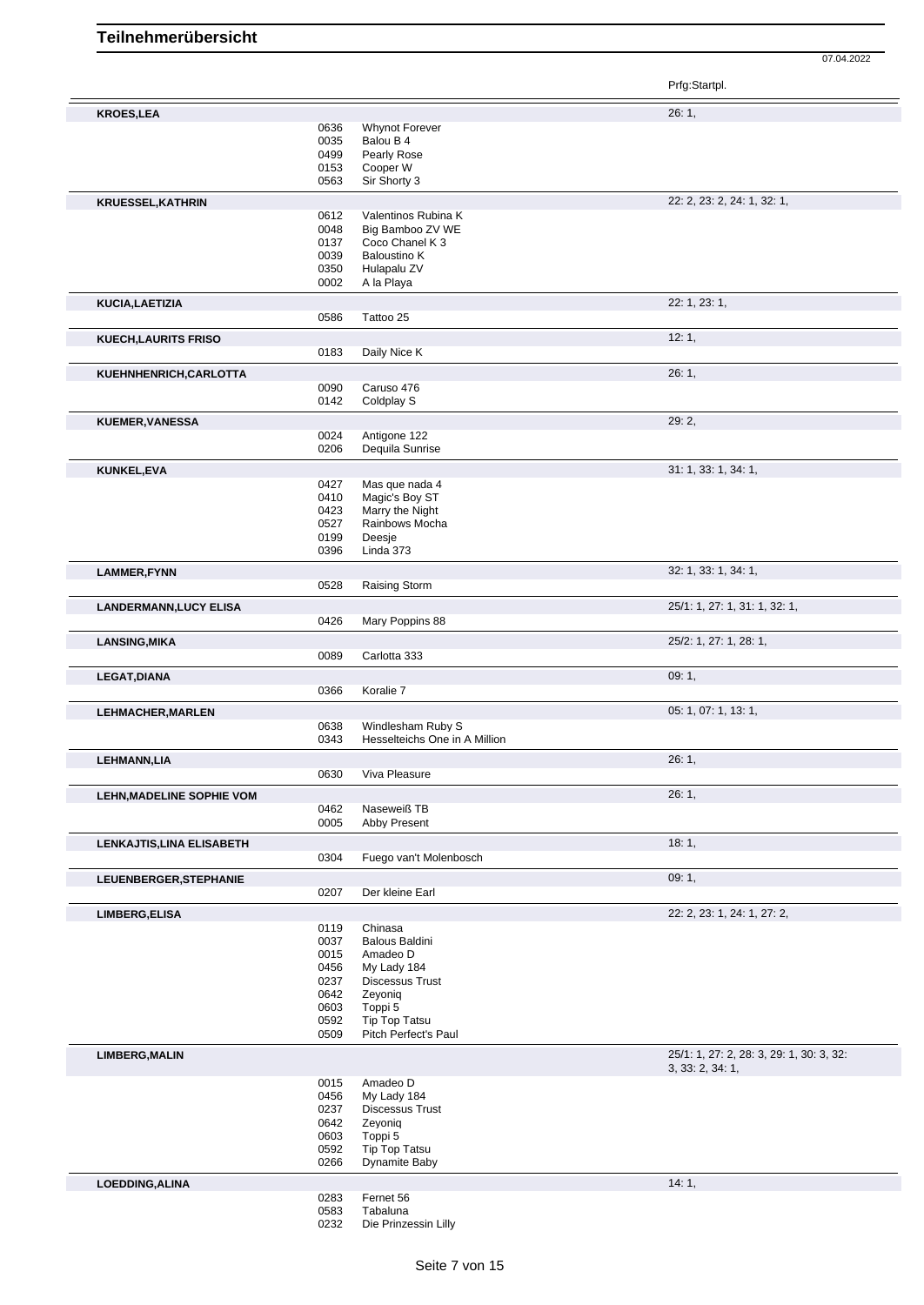|                                   |              |                                        | Prfg:Startpl.                      |
|-----------------------------------|--------------|----------------------------------------|------------------------------------|
| LOHKAMP, HENRIKE                  |              |                                        | 25/1:1,                            |
|                                   | 0110         | Chaya 18                               |                                    |
|                                   |              |                                        |                                    |
| LOHMANN, ANNA                     |              |                                        | 04: 1, 05: 1, 06: 1, 08: 1,        |
|                                   | 0055         | Botero <sub>8</sub>                    |                                    |
| LOHMANN, BARBARA                  |              |                                        | 29:1,                              |
|                                   | 0096         | Catching Fire B                        |                                    |
|                                   | 0240         | Django Unchained BL                    |                                    |
| LOHMANN, FRANZISKA                |              |                                        | 09: 1, 11: 1,                      |
|                                   | 0430         | Maxi King 4                            |                                    |
| LUEFFE-BAAK, SONJA                |              |                                        | 22: 1, 23: 1,                      |
|                                   | 0102         | <b>Chacklin Mayr Francis</b>           |                                    |
| <b>LUETKE BRINTRUP, THERESA</b>   |              |                                        | 25/2:1,                            |
|                                   | 0400         | Livius 138                             |                                    |
|                                   | 0629         | Viva Feliz P                           |                                    |
| <b>MAHN, THERESA</b>              |              |                                        | 26: 1, 29: 1,                      |
|                                   | 0378         | Larabella 2                            |                                    |
|                                   | 0079         | Capistrana BS                          |                                    |
| <b>MAIDORN, MAIKE</b>             |              |                                        | 26: 1, 29: 1,                      |
|                                   | 0505         | Phajaki                                |                                    |
|                                   | 0402         | Lou Lou FH                             |                                    |
| <b>MEINERT, MIA</b>               |              |                                        | 25/2: 2, 27: 2, 28: 2, 31: 2,      |
|                                   | 0097         | Catelyn 3                              |                                    |
|                                   | 0500         | Peet SGN                               |                                    |
| <b>MENDE, MAIKE</b>               |              |                                        | 10:1,                              |
|                                   | 0186         | Dan Divo                               |                                    |
| <b>MERSCHFORMANN, CARLOTTA</b>    |              |                                        | 30: 1, 33: 1, 34: 1,               |
|                                   | 0053         | <b>Black Pearl SH NRW</b>              |                                    |
| <b>MERSCHFORMANN, GRETA</b>       |              |                                        | 25/1:1,                            |
|                                   | 0229         | Dibu M                                 |                                    |
| <b>MERSCHFORMANN, MALTE</b>       |              |                                        | 29: 3, 30: 2, 31: 2, 32: 2, 33: 1, |
|                                   | 0164         | Crescendo 47                           |                                    |
|                                   | 0576         | Stroller 16                            |                                    |
|                                   | 0488<br>0490 | Orchid's Priantha<br>Orchid's Tiffanie |                                    |
|                                   | 0487         | Orchid's Cleopatra                     |                                    |
|                                   |              |                                        |                                    |
| <b>MERSCHFORMANN, MAX</b>         | 0164         | Crescendo 47                           | 22:1,                              |
|                                   | 0576         | Stroller 16                            |                                    |
|                                   | 0331         | Gwen 50                                |                                    |
|                                   | 0156         | Corella 12                             |                                    |
|                                   | 0141<br>0488 | Coldplay 47<br>Orchid's Priantha       |                                    |
|                                   | 0490         | Orchid's Tiffanie                      |                                    |
|                                   | 0487         | Orchid's Cleopatra                     |                                    |
| <b>MERTENS, KLARA</b>             |              |                                        | 11:1,                              |
|                                   | 0256         | Dornröschen AB                         |                                    |
| <b>MEURER, SARAH</b>              |              |                                        | 17: 1, 18: 1, 19: 1,               |
|                                   | 0159         | Cosmo 102                              |                                    |
| <b>MEYER ZU LOESEBECK, SOPHIE</b> |              |                                        | 32: 2, 33: 2, 34: 2,               |
|                                   | 0175         | D' Agostinos Kid                       |                                    |
|                                   | 0121         | Chocko Chacker SP WE                   |                                    |
|                                   | 0582         | Tabaluga SP                            |                                    |
| <b>MIERCK, STELLA MARIE</b>       |              |                                        | 13: 1, 14: 1,                      |
|                                   | 0020         | Amethist D                             |                                    |
| <b>MILODANOVIC, MIA</b>           |              |                                        | 22:1,                              |
|                                   | 0203         | <b>Delightful Dancing Daisy</b>        |                                    |
| MODDEMANN, CHARLOTTE              |              |                                        | 25/2: 2, 27: 2,                    |
|                                   | 0475         | Nicolino 11                            |                                    |
|                                   | 0010         | Akira SP WE                            |                                    |
|                                   | 0145<br>0604 | Comanche M<br>Trianon Du Rozel         |                                    |
|                                   |              |                                        |                                    |
| <b>MOELDERS, JOYCE</b>            |              |                                        | 06: 1, 08: 1, 13: 1,               |
|                                   | 0468         | Nesquik 28                             |                                    |
| <b>MOELLMANN, THERESA</b>         |              |                                        | 08: 1, 22: 1, 25/2: 1,             |
|                                   | 0026         | Arika 9                                |                                    |
| MUELLER, MARC-STEPHAN             |              |                                        | 26:1,                              |
|                                   | 0526<br>0072 | Raida 4<br>Callisto Blue M             |                                    |
|                                   |              |                                        |                                    |

**MUENSTER,KATHARINA** 14: 1, 15: 1, C'est la vie 222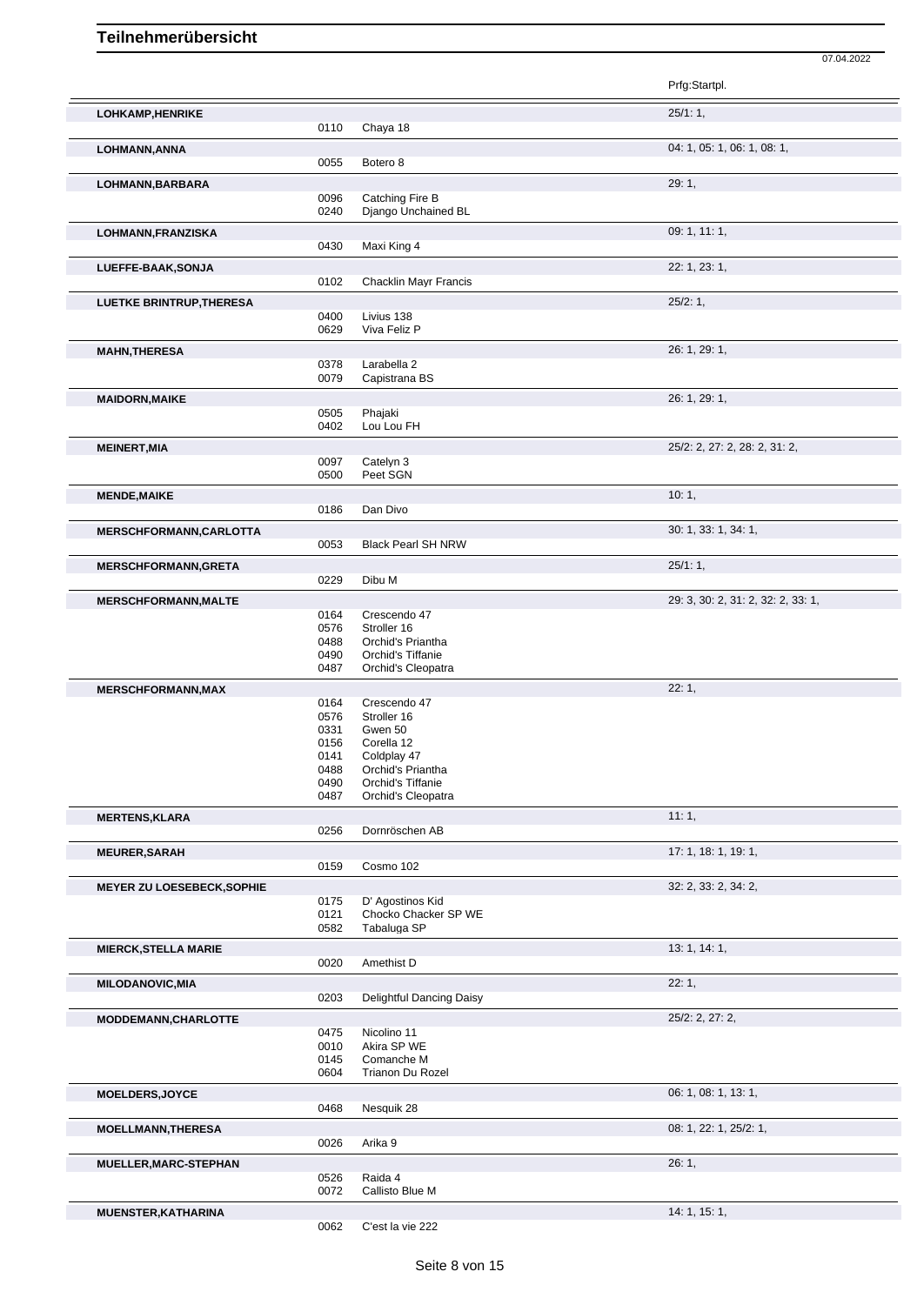|                                    |              |                                            | 07.04.2022                                |
|------------------------------------|--------------|--------------------------------------------|-------------------------------------------|
|                                    |              |                                            | Prfg:Startpl.                             |
| <b>MUNDT, SOPHIA HANNA</b>         | 0303         | FS Mrs. Mobility                           | 07: 1, 27: 1,                             |
| NEUBAUER, FINJA MAYLEEN            |              |                                            | 13: 1, 15: 1, 25/2: 2, 27: 3, 28: 2, 31:  |
|                                    |              |                                            | 2,                                        |
|                                    | 0571<br>0570 | St.Annens Get up<br>St.Annens Gentle Touch |                                           |
|                                    | 0577         | Sucato                                     |                                           |
| NEUHOFF, SASKIA                    |              |                                            | 29:1,                                     |
|                                    | 0522         | Quentino 30                                |                                           |
| NIEHOFF, FRANZISKA                 |              |                                            | 06: 1, 25/2: 1, 27: 1,                    |
|                                    | 0361         | Just for fun SGN                           |                                           |
| <b>NIESSING, BIRTE</b>             |              |                                            | 13: 1, 15: 1,                             |
|                                    | 0274<br>0341 | Escada 291<br>Henry 397                    |                                           |
|                                    |              |                                            |                                           |
| NITSCHE, EMILY                     | 0069         | Calle 116                                  | 26:1                                      |
|                                    |              |                                            | 13: 1, 15: 1,                             |
| OELRICH, ANNA-LENA                 | 0146         | Comet 247                                  |                                           |
| <b>OSTENDARP, INA-SOPHIE</b>       |              |                                            | 22: 1, 23: 1, 25/2: 1, 27: 1, 28: 1,      |
|                                    | 0572         | Steendiek's Most Wanted                    |                                           |
| OSTERHAUS, MAJA                    |              |                                            | 15: 1, 16: 1, 18: 2,                      |
|                                    | 0620         | Venustas Jellybaby WE                      |                                           |
|                                    | 0233         | Diego Diaz AT                              |                                           |
| <b>OSTERHOFF, MARIELEN THERESA</b> |              |                                            | 13:1,                                     |
|                                    | 0374<br>0452 | La Jolie 73<br>Mr. Handsome 4              |                                           |
|                                    |              |                                            |                                           |
| <b>OSTERHOFF, MAXIMILIA</b>        | 0374         | La Jolie 73                                | 10: 1, 12: 1, 16: 2, 17: 2, 18: 2, 19: 2, |
|                                    | 0296         | Flying Be                                  |                                           |
|                                    | 0452         | Mr. Handsome 4                             |                                           |
|                                    | 0174<br>0565 | D - Black<br><b>Sisters Dream</b>          |                                           |
|                                    |              |                                            |                                           |
| OTTENJANN, JANA CATHARINA          | 0257         | Double Socks                               | 11: 1, 13: 1, 14: 1,                      |
|                                    |              |                                            |                                           |
| PAPENFUSS, LENJA                   | 0437         | Miss Malu 3                                | 08: 1, 22: 1,                             |
| PAULI, LINA                        |              |                                            | 14:1,                                     |
|                                    | 0321         | Goldino D                                  |                                           |
| PAUTZKE, SASKIA                    |              |                                            | 09: 1, 22: 1, 25/1: 1,                    |
|                                    | 0544         | Roxette 127                                |                                           |
|                                    | 0176         | D'accord T 3                               |                                           |
|                                    | 0189<br>0235 | Darcy T.<br>Dior T                         |                                           |
| PLAAS, LOTTA                       |              |                                            | 16: 1, 17: 2, 18: 2, 19: 2, 20: 1, 21: 1, |
|                                    |              |                                            | 25/2: 2, 27: 2,                           |
|                                    | 0459         | Nacro's Dancer                             |                                           |
|                                    | 0551<br>0553 | Santigo 3<br>Schelenburgs Dubai            |                                           |
|                                    | 0047         | Beverly 84                                 |                                           |
|                                    | 0439         | Miss Spirit 2                              |                                           |
| POTTHINK, ALINA                    |              |                                            | 26:1,                                     |
|                                    | 0099         | Cava 7                                     |                                           |
| <b>RAAB, LENI LOUISA</b>           |              |                                            | 27: 1, 28: 1,                             |
|                                    | 0634         | Waomy                                      |                                           |
| RABE, ELENA-MARIELLA               |              |                                            | 09: 2, 10: 1, 11: 1,                      |
|                                    | 0471<br>0472 | New Genius<br>New Passion                  |                                           |
|                                    | 0659         | Magic's Cuba Libre                         |                                           |
| RATZLAFF, MIA                      |              |                                            | 13: 1, 15: 1, 20: 1, 21: 1,               |
|                                    | 0166         | Crunchy Nut M                              |                                           |
|                                    | 0120         | Cho Chang Hermida                          |                                           |
| <b>REICK, ANIKA</b>                |              |                                            | 21: 1, 22: 1, 23: 1, 25/1: 2,             |
|                                    | 0221         | Diamanten Diva HG                          |                                           |
|                                    | 0617<br>0230 | Veauschie<br>Die Kämpferin HG              |                                           |
|                                    |              |                                            |                                           |
| <b>RIBBERS,LENI</b>                | 0494         | Pascal S.W.                                | 25/2: 1, 28: 1,                           |
|                                    |              |                                            | 03:1,                                     |
| <b>RICHTER, ANNIE</b>              | 0654         | Cayenne 260                                |                                           |
|                                    |              |                                            |                                           |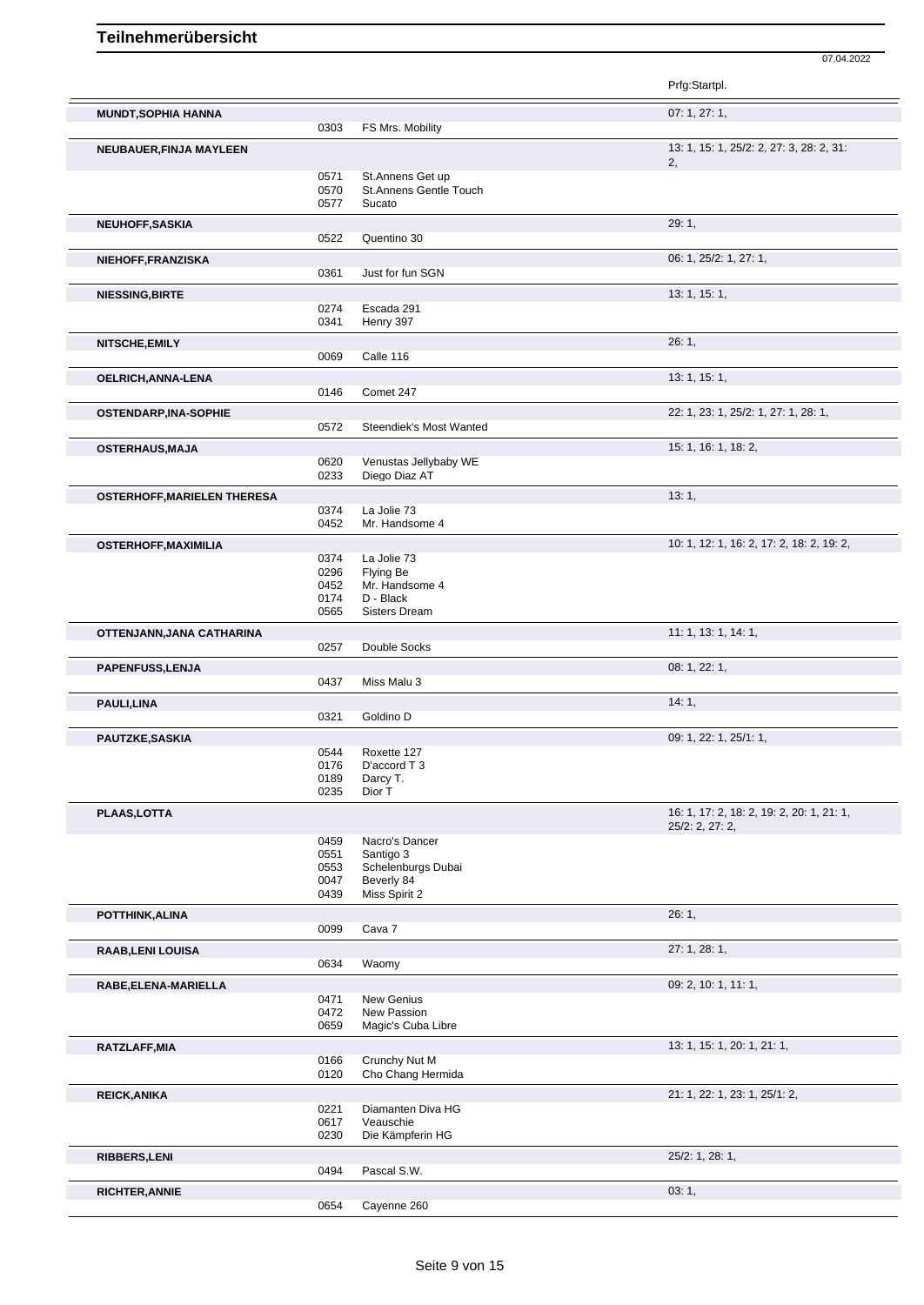Prfg:Startpl.

| <b>RICHTER, DOMINIQUE</b>                    |              |                                    | 09: 1, 10: 1, 14: 1, 22: 2, 23: 1, 24: 1,<br>25/1: 2, 26: 1, 29: 1, |
|----------------------------------------------|--------------|------------------------------------|---------------------------------------------------------------------|
|                                              | 0424         | Marshmallow 8                      |                                                                     |
|                                              | 0486         | Opening Batsman                    |                                                                     |
|                                              | 0210         | Descaro                            |                                                                     |
|                                              | 0198         | De Troy                            |                                                                     |
|                                              | 0626         | Vips 4                             |                                                                     |
|                                              | 0054         | Blue Moon 27                       |                                                                     |
|                                              | 0197         | De Luca 13                         |                                                                     |
|                                              | 0140         | Coconut Kiss 38                    |                                                                     |
|                                              | 0359         | Jumping Jack Flash 13              |                                                                     |
|                                              | 0579<br>0269 | Sugar 26<br>Edumon                 |                                                                     |
|                                              | 0352         | Into My Heart                      |                                                                     |
|                                              | 0323         | Gorchidee 2                        |                                                                     |
|                                              | 0562         | Simba 201                          |                                                                     |
|                                              | 0384         | Leading Light 3                    |                                                                     |
|                                              | 0272         | <b>Elusive Dream</b>               |                                                                     |
|                                              | 0379         | <b>Lars 103</b>                    |                                                                     |
|                                              | 0445<br>0477 | Mon-Ami 4<br>Nimmerdor's Poycos    |                                                                     |
|                                              | 0043         | Bellboy 4                          |                                                                     |
|                                              | 0587         | Te Amo 2                           |                                                                     |
|                                              | 0641         | Zeus 210                           |                                                                     |
|                                              | 0465         | Navy Blue 3                        |                                                                     |
|                                              | 0368         | Kronos van Orchid's                |                                                                     |
| <b>RICHTER, MARLENE</b>                      |              |                                    | 02: 1, 07: 1, 08: 1,                                                |
|                                              | 0197         | De Luca 13                         |                                                                     |
|                                              | 0359<br>0562 | Jumping Jack Flash 13<br>Simba 201 |                                                                     |
|                                              | 0445         | Mon-Ami 4                          |                                                                     |
|                                              | 0477         | Nimmerdor's Poycos                 |                                                                     |
|                                              | 0043         | Bellboy 4                          |                                                                     |
|                                              | 0587         | Te Amo 2                           |                                                                     |
|                                              | 0641         | Zeus 210                           |                                                                     |
| <b>RIETMANN, SOPHIE</b>                      |              |                                    | 03: 1, 07: 1, 08: 1,                                                |
|                                              | 0041         | Bella 991                          |                                                                     |
| <b>ROESMANN,LOUISA</b>                       | 0646         | Clärchen                           | 03:1,                                                               |
|                                              |              |                                    |                                                                     |
| <b>ROMBECK,LIVI MAITE</b>                    | 0209         | Descara 15                         | 14:1,                                                               |
|                                              |              |                                    |                                                                     |
| ROSENTHAL, EMELY                             | 0027         | <b>Arvalon Miss Marvelous</b>      | 02: 1, 04: 1,                                                       |
|                                              |              |                                    |                                                                     |
|                                              |              |                                    |                                                                     |
| <b>ROSING, ELLA</b>                          |              |                                    | 26:1,                                                               |
|                                              | 0085         | Caradoc 3                          |                                                                     |
|                                              | 0261<br>0086 | <b>Dschingis Boy</b><br>Cardiba    |                                                                     |
|                                              | 0064         | Cabiria 3                          |                                                                     |
|                                              | 0469         | Nevermind 11                       |                                                                     |
|                                              | 0540         | Romee 7                            |                                                                     |
| <b>ROTERMUND, JUSTUS</b>                     |              |                                    | 25/2: 2, 27: 1, 29: 1,                                              |
|                                              | 0370         | Kubah                              |                                                                     |
|                                              | 0405<br>0279 | Ma Kira WE                         |                                                                     |
|                                              |              | FBW Quinja H                       |                                                                     |
|                                              |              |                                    | 02: 1, 08: 1,                                                       |
|                                              | 0370         | Kubah                              |                                                                     |
|                                              | 0405<br>0436 | Ma Kira WE<br>Miranda SG           |                                                                     |
|                                              |              |                                    |                                                                     |
|                                              | 0290         | Fiona Famina                       | 26:1,                                                               |
| ROTERMUND, LENI<br>ROTHHOEFT, LEONIE ANTONIA |              |                                    |                                                                     |
| <b>RUETH, KRISTINA</b>                       | 0084         | Cara Mea                           | 25/1: 1, 29: 1,                                                     |
|                                              |              |                                    | 26:1,                                                               |
| <b>RUMANN,LARA</b>                           | 0242         | Dolly Malone                       |                                                                     |
|                                              | 0458         | Myboy 2                            |                                                                     |
|                                              |              |                                    | 26: 1, 31: 1, 34: 1,                                                |
| SANDMANN, ISABEL MARIE                       | 0590         | Tiara 54                           |                                                                     |
|                                              | 0165         | Cristo 12                          |                                                                     |
| <b>SCHAEFER, HANNES</b>                      |              |                                    | 15: 1, 16: 1, 18: 1,                                                |
|                                              | 0428         | Mastro's Cooper Ixes               |                                                                     |
|                                              | 0251         | Donna Schuflo                      |                                                                     |
| <b>SCHAMBERGER, ANNE</b>                     |              |                                    | 07:1,27:1,                                                          |
|                                              | 0255         | Dornröschen 213                    |                                                                     |
| <b>SCHILD, LARA</b>                          | 0278         | Fayola JW                          | 25/1:1,                                                             |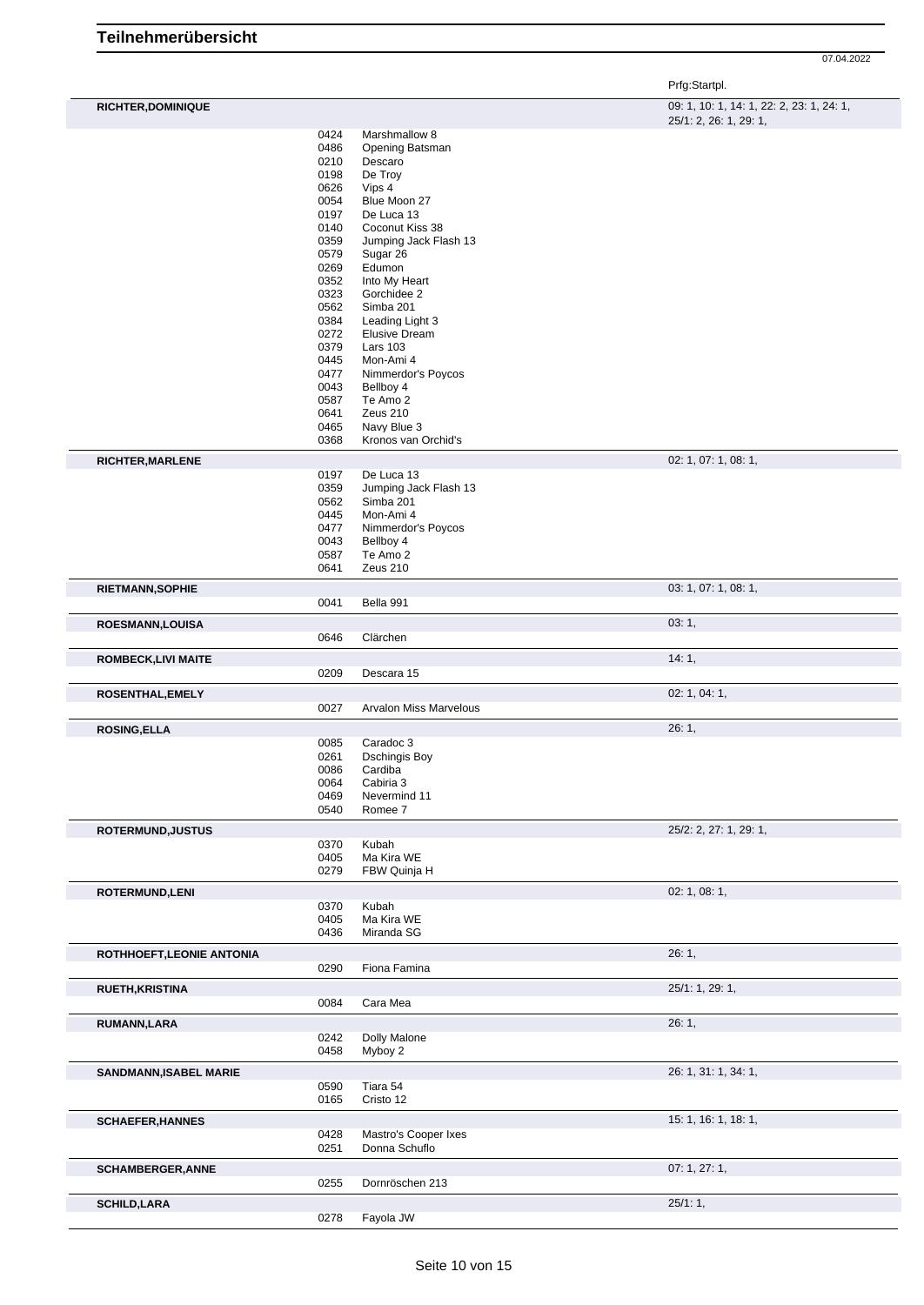|                                    |              |                                     | Prfg:Startpl.                             |
|------------------------------------|--------------|-------------------------------------|-------------------------------------------|
| <b>SCHLOTMANN, LIRIEL CHRISTIN</b> | 0390         | Letitia 14                          | 14: 1, 26: 1, 29: 1,                      |
| <b>SCHMELZ, EMMA SOPHIE</b>        |              |                                     | 13: 1, 25/2: 2, 27: 1, 29: 1, 30: 1, 31:  |
|                                    | 0312         | Gino Brown N                        | 1,                                        |
|                                    | 0050         | <b>Billion Dollar Girl</b>          |                                           |
|                                    | 0496         | Paulanus SG                         |                                           |
| <b>SCHMIDT, CATALINA</b>           |              |                                     | 10: 1, 12: 1, 16: 1, 17: 1, 18: 1, 19: 1, |
|                                    | 0051         | <b>BKS Coolio WE</b>                |                                           |
|                                    | 0128         | <b>Claudius Aurelius</b>            |                                           |
| <b>SCHMIDT, HANNA</b>              | 0267         | Eastwood D 3                        | 02: 1, 03: 1, 08: 1,                      |
|                                    |              |                                     | 26:1,                                     |
| <b>SCHMIDT, LINA</b>               | 0202         | Deliano <sub>S</sub>                |                                           |
| <b>SCHMIDT,LUCIA</b>               |              |                                     | 13:1,                                     |
|                                    | 0128         | <b>Claudius Aurelius</b>            |                                           |
|                                    | 0395         | Limetree Aracorn                    |                                           |
| <b>SCHMIDT, MIA</b>                |              |                                     | 21:1,                                     |
|                                    | 0377         | Lando 258                           |                                           |
| <b>SCHMITT, NIKA NALIA</b>         |              |                                     | 01/1: 1, 02: 1,                           |
|                                    | 0346         | Hollister's Boy                     |                                           |
| <b>SCHMITZ, CLARA MARIE</b>        |              |                                     | 13:1,                                     |
|                                    | 0610         | Valentino 369                       |                                           |
|                                    | 0354<br>0501 | Jadestern WE<br>Pen-Y-Bryn William  |                                           |
| <b>SCHMORLEIZ, MALIN</b>           |              |                                     | 15: 2, 16: 1, 17: 1, 18: 2, 19: 1,        |
|                                    | 0247         | Don Miguel FH                       |                                           |
|                                    | 0643         | ZINQ Coriander FH                   |                                           |
|                                    | 0311         | Gina-Lisa 3                         |                                           |
|                                    | 0478         | Ninjago 5                           |                                           |
| <b>SCHNEIDER, LEONIE</b>           | 0105         | Chanell 126                         | 01/1:1,                                   |
|                                    |              |                                     |                                           |
| <b>SCHOEMER, FLORENTINA SOPHIE</b> | 0518         | <b>PWR Cassius</b>                  | 13:1, 14:1,                               |
|                                    |              |                                     | 25/1: 1, 26: 1, 28: 1, 30: 1, 32: 1,      |
| <b>SCHOLBROCK, MARIE</b>           | 0476         | Nilson L                            |                                           |
|                                    | 0083         | Cara Candida                        |                                           |
| <b>SCHREIBER, PIA SOPHIE</b>       |              |                                     | 11: 1, 13: 1, 15: 1, 23: 1, 24: 1, 25/2:  |
|                                    |              |                                     | 1, 27: 2, 28: 2, 30: 1, 31: 1,            |
|                                    | 0122<br>0451 | Chocolate Noir 4<br>Motsi Mabuse 2  |                                           |
|                                    |              |                                     |                                           |
| <b>SCHROEDER,LUCY-MARIE</b>        | 0200         | Dejavue OL                          | 16: 1, 17: 1, 18: 1, 19: 2,               |
|                                    |              |                                     | 11: 1, 12: 1,                             |
| <b>SCHROEER, KIRA</b>              | 0225         | Diamond's Darling 3                 |                                           |
| <b>SCHULZE PELLENGAHR, FLORA</b>   |              |                                     | 13: 1, 14: 1,                             |
|                                    | 0621         | Very Happy 4                        |                                           |
| SCHUMACHER, THERESA                |              |                                     | 26: 1, 29: 1,                             |
|                                    | 0038         | <b>Balous Belissima</b>             |                                           |
|                                    | 0011         | ALL IN B                            |                                           |
| <b>SCHWERT,LAURA</b>               |              |                                     | 10: 1, 11: 1, 25/1: 1, 26: 1, 29: 1,      |
|                                    | 0126         | Clark Gable 4                       |                                           |
|                                    | 0280<br>0059 | Fein Cera S<br><b>Buddy Holly S</b> |                                           |
|                                    | 0036         | <b>Balounita S</b>                  |                                           |
|                                    | 0609         | Valencia 128                        |                                           |
|                                    | 0214         | Devito S                            |                                           |
| <b>SCHWERT, LENA</b>               |              |                                     | 06: 1, 14: 1,                             |
|                                    | 0103<br>0547 | Chaconteur<br>Ruby Tuesday 79       |                                           |
|                                    | 0280         | Fein Cera S                         |                                           |
|                                    | 0609         | Valencia 128                        |                                           |
|                                    | 0214         | Devito S                            |                                           |
| <b>SCHWERT, MARIE</b>              | 0503         | Pepe 284                            | 05: 1, 06: 1, 07: 1, 08: 2,               |
|                                    | 0131         | Clooney 101                         |                                           |
|                                    | 0280         | Fein Cera S                         |                                           |
|                                    | 0335<br>0187 | Haribo 62<br>Dana im Glück C        |                                           |
|                                    | 0609         | Valencia 128                        |                                           |
| <b>SELL, ANNA</b>                  |              |                                     | 25/1: 2, 29: 1,                           |
|                                    |              |                                     |                                           |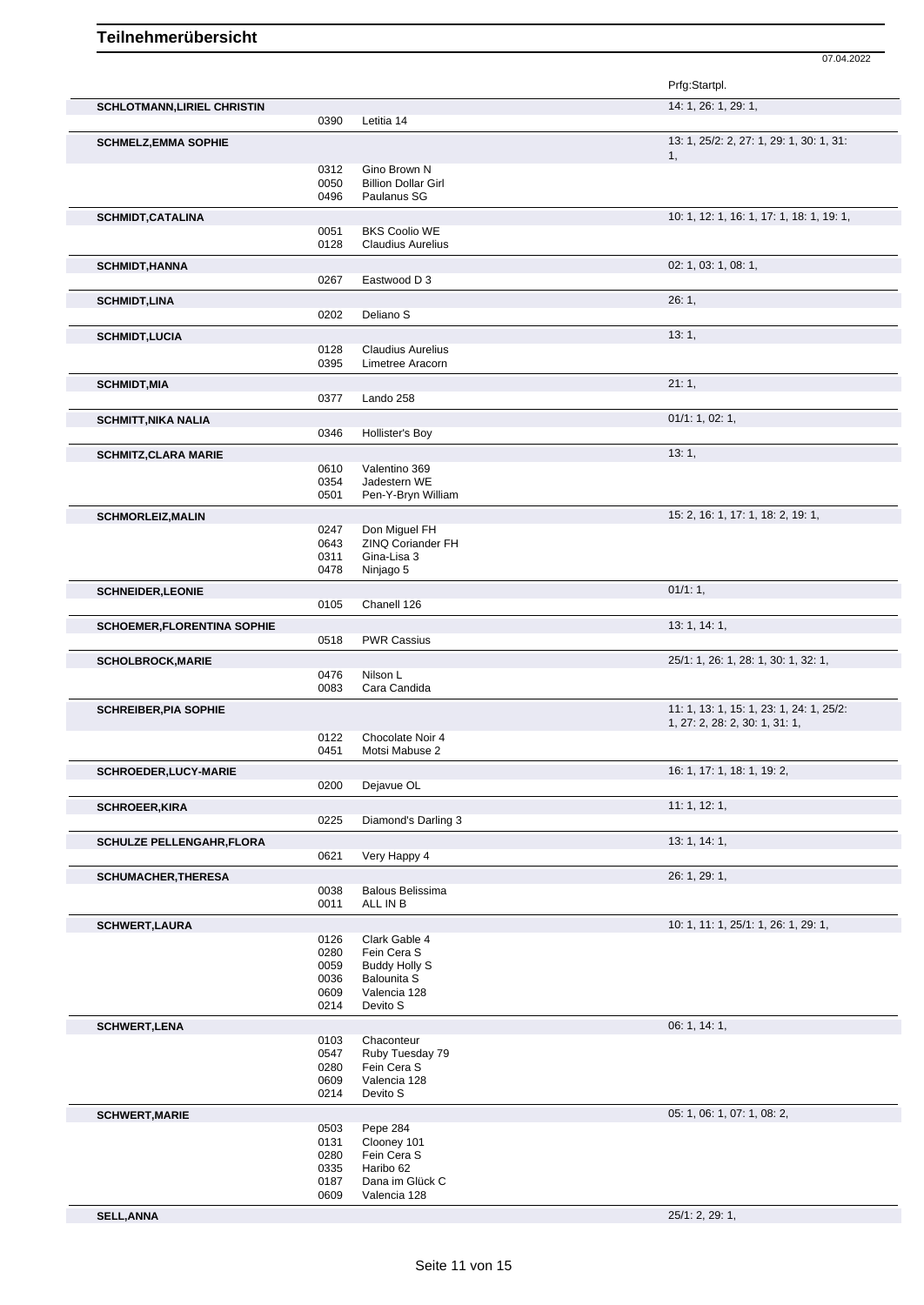|                                    |              |                                            | Prfg:Startpl.                             |
|------------------------------------|--------------|--------------------------------------------|-------------------------------------------|
|                                    | 0167         | Cudo                                       |                                           |
|                                    | 0552         | Sayo Cavaluna                              |                                           |
| SIEBENECK, HELEN MAREI             |              |                                            | 26: 1, 29: 1,                             |
|                                    | 0134         | Coco 337                                   |                                           |
| SNETHKAMP, TIALDA SOPHIE           |              |                                            | 08: 1, 13: 1,                             |
|                                    | 0163         | Creamy de Luxe                             |                                           |
| SODDEMANN, GRETA                   |              |                                            | 22: 1, 25/2: 2, 26: 1, 27: 1, 28: 1, 31:  |
|                                    | 0369         | Krümmel 30                                 | 1, 32: 1,                                 |
|                                    | 0281         | Felice 66                                  |                                           |
|                                    | 0589         | Tera 7                                     |                                           |
|                                    | 0289         | Fioline 2                                  |                                           |
|                                    | 0548         | Safari 49                                  |                                           |
| <b>SPERLICH, LEA</b>               |              |                                            | 26:1,                                     |
|                                    | 0007         | Adara 2                                    |                                           |
| <b>SPICKHOFF,LEONIE GERALDINE</b>  |              |                                            | 13:1,                                     |
|                                    | 0569         | Spoorzicht's Happiness                     |                                           |
| STEINHOFF, CHRISTINA               |              |                                            | 26:1,                                     |
|                                    | 0068         | Call me Carlotta O                         |                                           |
|                                    | 0512         | Pontifex' Little Paula O                   |                                           |
| <b>STEWART, SOPHIA HEATHER</b>     |              |                                            | 26:1,                                     |
|                                    | 0519         | Qualido                                    |                                           |
| <b>STOCK, VANESSA</b>              |              |                                            | 14:1,                                     |
|                                    | 0149         | Conny 354                                  |                                           |
| <b>STRANGHOENER, LISA-CHRISTIN</b> |              |                                            | 26: 1, 28: 1, 29: 1, 30: 1, 31: 1, 32: 1, |
|                                    | 0307         | Germo                                      |                                           |
| <b>STROTJOHANN,LEA</b>             |              |                                            | 02:1,                                     |
|                                    | 0087         | Carlo 341                                  |                                           |
|                                    | 0593<br>0190 | <b>Top Balina</b><br>Dargur                |                                           |
|                                    |              |                                            |                                           |
| STROTJOHANN, PIT                   | 0524         | Quiet Lady 2                               | 27: 1, 28: 1,                             |
|                                    | 0593         | Top Balina                                 |                                           |
|                                    | 0190         | Dargur                                     |                                           |
| <b>SUESSMANN,LASSE</b>             |              |                                            | 06: 1, 08: 1,                             |
|                                    | 0555         | Schröder 59                                |                                           |
| SUEVERKRUEP, YUL                   |              |                                            | 25/1: 1, 26: 1,                           |
|                                    | 0063         | C'est la vie E                             |                                           |
| <b>SULT, BERIT JORUNN</b>          |              |                                            | 08: 1, 13: 1, 15: 1,                      |
|                                    | 0259         | Dr.Dolittle 6                              |                                           |
| <b>SULT, JORDIS ELINA</b>          |              |                                            | 25/1: 1, 27: 1, 28: 1,                    |
|                                    | 0420         | Marcristo TF                               |                                           |
| SUTTORP, JAKOB                     |              |                                            | 03: 1, 08: 1,                             |
|                                    | 0219         | Diamant 521                                |                                           |
|                                    | 0554         | Schierensees Heart and Soul                |                                           |
|                                    | 0425         | Mary Poppins 69                            |                                           |
| SUTTORP, PAUL                      |              |                                            | 13: 1, 22: 1,                             |
|                                    | 0425<br>0533 | Mary Poppins 69<br><b>Remy Mateng</b>      |                                           |
|                                    |              |                                            |                                           |
| <b>SUTTORP, PHILIPPA</b>           |              |                                            | 01/2:1,                                   |
|                                    | 0219<br>0554 | Diamant 521<br>Schierensees Heart and Soul |                                           |
|                                    |              |                                            | 12: 1, 13: 1, 15: 2, 16: 1, 17: 1, 19: 1, |
| <b>TEIGELER, AMELIE</b>            | 0599         | <b>Top Niklas</b>                          |                                           |
|                                    | 0129         | Clementina                                 |                                           |
|                                    | 0601         | <b>Top Vancouver</b>                       |                                           |
| <b>TELEGA,LENA</b>                 |              |                                            | 23: 1, 24: 1,                             |
|                                    | 0539         | Rockstar 19                                |                                           |
| <b>TEMPEL, RABEA</b>               |              |                                            | 22: 1, 23: 1,                             |
|                                    | 0432         | Metallica SGN                              |                                           |
| TENKHOFF, CLARA-EMILIA             |              |                                            | 26: 1, 29: 1,                             |
|                                    | 0111         | Checky bay roan                            |                                           |
| <b>TERSTAPPEN, MARIE</b>           |              |                                            | 06:1,                                     |
|                                    | 0662         | Viva La Diva 2                             |                                           |
| THABE, HELENE MILA                 |              |                                            | 02: 1, 08: 1,                             |
|                                    | 0114         | Chiaro T                                   |                                           |
|                                    | 0541         | Ronny 368                                  |                                           |
|                                    |              |                                            |                                           |

07.04.2022

**THABE, JOSEFINE** 08: 1, 25/2: 1, 27: 1, 08: 1, 25/2: 1, 27: 1, Chiaro T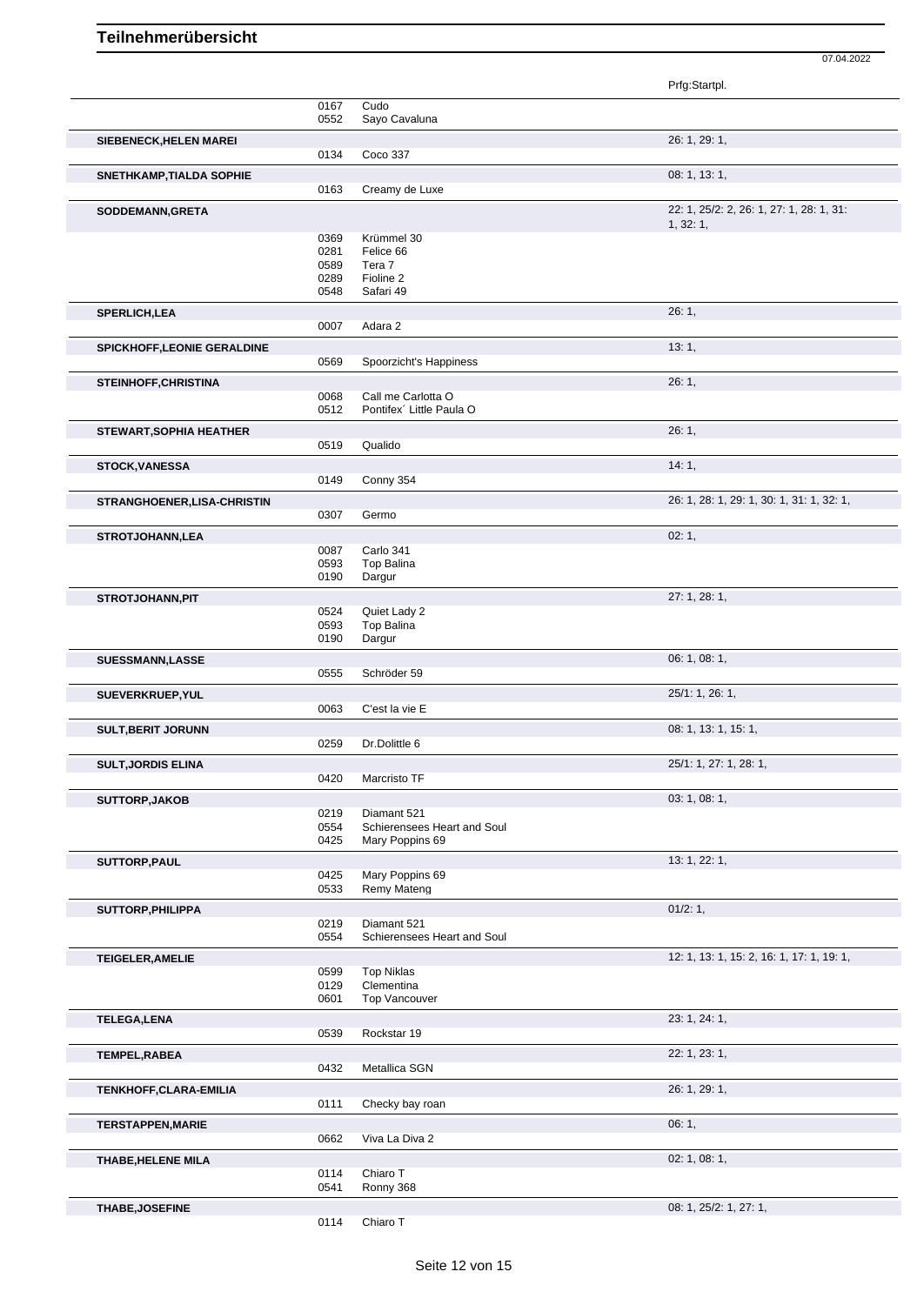| Δ. |
|----|

|                                      |              |                                               | Prfg:Startpl.                             |
|--------------------------------------|--------------|-----------------------------------------------|-------------------------------------------|
| THAMM, FRANCA                        |              |                                               | 02: 1, 03: 1, 06: 1,                      |
|                                      | 0466         | Nelli 108                                     |                                           |
| THEISSEN, NICOLA                     | 0497         | PAV New York                                  | 13: 1, 14: 1,                             |
|                                      |              |                                               |                                           |
| THIEL, LAURA                         | 0013         | Alma de Amantes                               | 14: 1, 20: 1,                             |
|                                      |              |                                               |                                           |
| THIELKES, ELLA                       | 0616         | Vantasia B                                    | 13:1,                                     |
|                                      | 0258         | Douglas C                                     |                                           |
| <b>THOMAS, KIRA</b>                  |              |                                               | 29:1,                                     |
|                                      | 0044         | Bellinis Bella Donna                          |                                           |
| <b>THUEMMEL, EMILY</b>               |              |                                               | 26:1,                                     |
|                                      | 0319         | Golden Shining Diamond                        |                                           |
|                                      | 0362         | Kastanienhof Gold Rosi                        |                                           |
| <b>THUN, VIVIEN</b>                  | 0441         | Mister Bean 20                                | 26:1,                                     |
|                                      |              |                                               |                                           |
| THUNIG, JOLEEN                       | 0530         | Rapunzel 228                                  | 03: 1, 06: 1,                             |
|                                      |              |                                               |                                           |
| <b>TIEMANN, MAJA</b>                 | 0315         | Global Game AT                                | 03: 1, 13: 1, 14: 1,                      |
|                                      |              |                                               | 10: 1, 11: 1, 12: 1, 15: 1, 20: 1, 21: 1, |
| <b>TILLMANN, MADLIN</b>              | 0385         | Lebensfreude 2                                |                                           |
|                                      | 0408         | Magic Mary 3                                  |                                           |
|                                      | 0627<br>0442 | Viscount of Topaz<br><b>Mister Prime Time</b> |                                           |
|                                      | 0170         | Cute little Liar                              |                                           |
|                                      | 0192         | Dark Choco                                    |                                           |
| <b>TILSE, ZOE MAGDALENA</b>          |              |                                               | 01/2: 1,                                  |
|                                      | 0648         | Lea 324                                       |                                           |
| <b>TISCHLER RODRIGUES, DANA SOFI</b> |              | Coco Conaro                                   | 26:1,                                     |
|                                      | 0138         |                                               |                                           |
| <b>TOENNISSEN, AMELIE</b>            | 0125         | Clarissa NRW                                  | 22: 1, 23: 2, 25/1: 2, 27: 1, 29: 1,      |
|                                      | 0092         | Casper 447                                    |                                           |
|                                      | 0413         | Majolie 4                                     |                                           |
|                                      | 0106         | Charly 1723                                   |                                           |
|                                      | 0491<br>0516 | Palomina 14<br>Prinzessin SG                  |                                           |
|                                      | 0457         | My Sunshine SG                                |                                           |
|                                      | 0338         | Haya 28                                       |                                           |
| TRILLMANN, MIA                       |              |                                               | 01/1:1,                                   |
|                                      | 0406         | Mabel Mae                                     |                                           |
| <b>TROUVAIN,LENA</b>                 |              |                                               | 26:1,                                     |
|                                      | 0277<br>0035 | Fauntleroy'S<br>Balou B 4                     |                                           |
|                                      | 0001         | A Kind of Magic 21                            |                                           |
|                                      | 0153         | Cooper W                                      |                                           |
|                                      | 0031         | Aviva de Luxe                                 |                                           |
|                                      | 0563         | Sir Shorty 3                                  |                                           |
|                                      | 0032         | Bacardi's girl                                |                                           |
| UHLENBROCK, SARAH                    | 0573         | Steendieks Cat Balou                          | 17: 1, 18: 1, 19: 1,                      |
|                                      |              |                                               |                                           |
| VALKOVA, MAGDALENA                   | 0217         | Diabolo's Dynamite                            | 25/2: 1, 27: 1,                           |
| <b>VEHRING, LEONIE LENI</b>          |              |                                               | 27: 1, 28: 1,                             |
|                                      | 0349         | Hulapalu 22                                   |                                           |
| <b>VERHUELSDONK,LYA SOPHIE</b>       |              |                                               | 08:1,                                     |
|                                      | 0194         | Daylight d'Alpen                              |                                           |
|                                      | 0529<br>0273 | Ramba Zamba 26<br>Emmi 34                     |                                           |
| VILBUSCH, JOHANNA                    |              |                                               | 26: 1, 29: 1,                             |
|                                      | 0581         | Switch reloaded                               |                                           |
|                                      | 0578         | Sugar 149                                     |                                           |
|                                      | 0295         | <b>Fleur Dansante</b>                         |                                           |
| <b>VINKELAU, MAJA</b>                |              |                                               | 25/1: 1, 27: 1,                           |
|                                      | 0435<br>0215 | Milcky Way 2<br>Dexter MB                     |                                           |
|                                      |              |                                               | 26: 1, 29: 1,                             |
| <b>VOIT-LUENING, DANIELA</b>         | 0139         | Coconut Kiss 33                               |                                           |
| <b>VOLLE, MIA</b>                    |              |                                               | 25/2: 1, 26: 1,                           |
|                                      |              |                                               |                                           |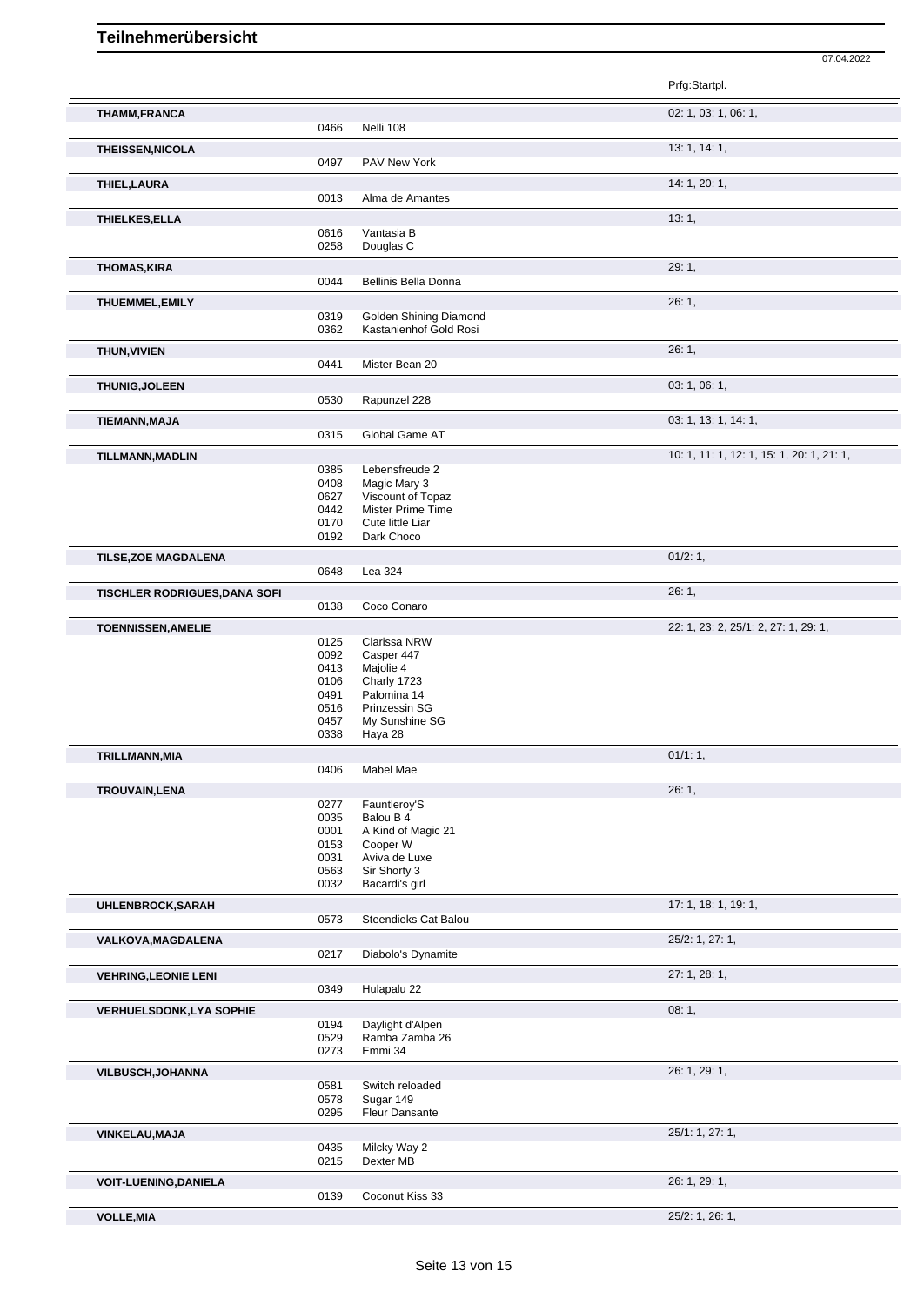|                                    |              |                                        | Prfg:Startpl.               |  |
|------------------------------------|--------------|----------------------------------------|-----------------------------|--|
|                                    | 0118         | Chin Chocolate                         |                             |  |
| <b>VOLLMANN, ANNA</b>              |              |                                        | 26:1,                       |  |
|                                    | 0382         | Latino HB                              |                             |  |
| <b>VOSSMOELLER, LILL GRETA</b>     |              |                                        | 20: 1, 25/1: 1, 26: 1,      |  |
|                                    | 0077<br>0326 | Canturado 2<br>Great Chance V          |                             |  |
|                                    |              |                                        | 13: 1, 14: 1,               |  |
| <b>WAGNER, LORELEY</b>             | 0288         | Finnland 2                             |                             |  |
|                                    | 0062         | C'est la vie 222                       |                             |  |
|                                    | 0049         | Bill Bo 7                              |                             |  |
|                                    | 0387<br>0536 | Lemon 46<br>Rob Roy van het Klavertje  |                             |  |
|                                    |              |                                        |                             |  |
| <b>WALDNER, JULIA</b>              | 0383         | Lavazza 7                              | 25/1:1,                     |  |
|                                    |              |                                        |                             |  |
| <b>WANTIA, CARLA</b>               | 0249         | Donna 820                              | 28:1,                       |  |
|                                    | 0246         | Don Diamond 14                         |                             |  |
|                                    | 0334         | Hanzehof Dior                          |                             |  |
| <b>WANTIA,LINA</b>                 |              |                                        | 07:1, 27:1,                 |  |
|                                    | 0249         | Donna 820                              |                             |  |
|                                    | 0246         | Don Diamond 14                         |                             |  |
| <b>WARTENBERG, ELISABETH VON</b>   |              |                                        | 17: 1, 18: 1, 19: 1,        |  |
|                                    | 0093         | Castenrayseweg's Amaretto              |                             |  |
| <b>WASCHKOWITZ,LEONIE MARIA</b>    |              |                                        | 01/1: 1, 02: 1, 03: 1,      |  |
|                                    | 0108<br>0367 | Charming's Camelot<br>Kovu             |                             |  |
|                                    |              |                                        |                             |  |
| <b>WEBER, TIALDA</b>               | 0265         | Dunja RB                               | 13:1,                       |  |
|                                    | 0238         | Discovery P                            |                             |  |
| <b>WEGENER, CLAIRE</b>             |              |                                        | 22: 1, 30: 1, 34: 1,        |  |
|                                    | 0248         | Donald Duck 34                         |                             |  |
|                                    | 0337         | Harry 167                              |                             |  |
| <b>WEICHERT, ANNA SOPHIE</b>       |              |                                        | 30: 1, 32: 2, 33: 1, 34: 1, |  |
|                                    | 0463         | Nashville's First Lady WH              |                             |  |
|                                    | 0532<br>0434 | Ready for Cornflakes<br>Mighty Magic 5 |                             |  |
|                                    |              |                                        |                             |  |
| <b>WEINECK, SOPHIE</b>             | 0649         | Nobbi M                                | 25/2:1,                     |  |
|                                    |              |                                        |                             |  |
| <b>WEINKOPF, HANNAH</b>            | 0543         | Rosenhof's Mary Poppins                | 22: 1, 23: 2, 24: 2,        |  |
|                                    | 0074         | Candy Cream 4                          |                             |  |
|                                    | 0360         | Just a dream 5                         |                             |  |
| <b>WELSCH, THERESA ISABELL</b>     |              |                                        | 30:1,                       |  |
|                                    | 0450         | Morton D                               |                             |  |
|                                    | 0559         | Shannon's Hero                         |                             |  |
| <b>WERNING, SARAH</b>              |              |                                        | $25/1:1$ ,                  |  |
|                                    | 0009         | Agate 7                                |                             |  |
| <b>WESSELS, BERND</b>              |              |                                        | 25/1:1,                     |  |
|                                    | 0243         | Dominand 6                             |                             |  |
| <b>WESSELS, HANNAH</b>             |              |                                        | 04: 1, 05: 1, 08: 1,        |  |
|                                    | 0023         | Anneloes                               |                             |  |
| <b>WESSENDORF, HANNE JOSEFINE</b>  |              |                                        | 13:1,                       |  |
|                                    | 0631         | Vivaro 4                               |                             |  |
| <b>WESSLING, JOHANNA</b>           |              |                                        | 18:1,                       |  |
|                                    | 0302         | FS Charmy's Starlight                  |                             |  |
| <b>WESTHOFF, NAOMI</b>             |              |                                        | 13:1,                       |  |
|                                    | 0180         | Da Vinci 327                           |                             |  |
| <b>WEWERINCK-SCHERING, FRANZIS</b> |              |                                        | 14:1,                       |  |
|                                    | 0567<br>0412 | Soma Bay 2<br>Majesty D                |                             |  |
|                                    | 0536         | Rob Roy van het Klavertje              |                             |  |
| <b>WIEBEL,LENA</b>                 |              |                                        | 13:1,                       |  |
|                                    | 0622         | Viano pur Emotion                      |                             |  |
|                                    |              |                                        | 10:1,                       |  |
| <b>WILLUHN, TABEA</b>              | 0509         | Pitch Perfect's Paul                   |                             |  |
|                                    |              |                                        | 13: 1, 22: 1,               |  |
| <b>WINKEL,LENI</b>                 | 0421         | Markus SG                              |                             |  |
|                                    | 0489         | Orchid's Raimond                       |                             |  |
| <b>WINNECKEN, FREYA</b>            |              |                                        | 03:1,                       |  |
|                                    |              |                                        |                             |  |